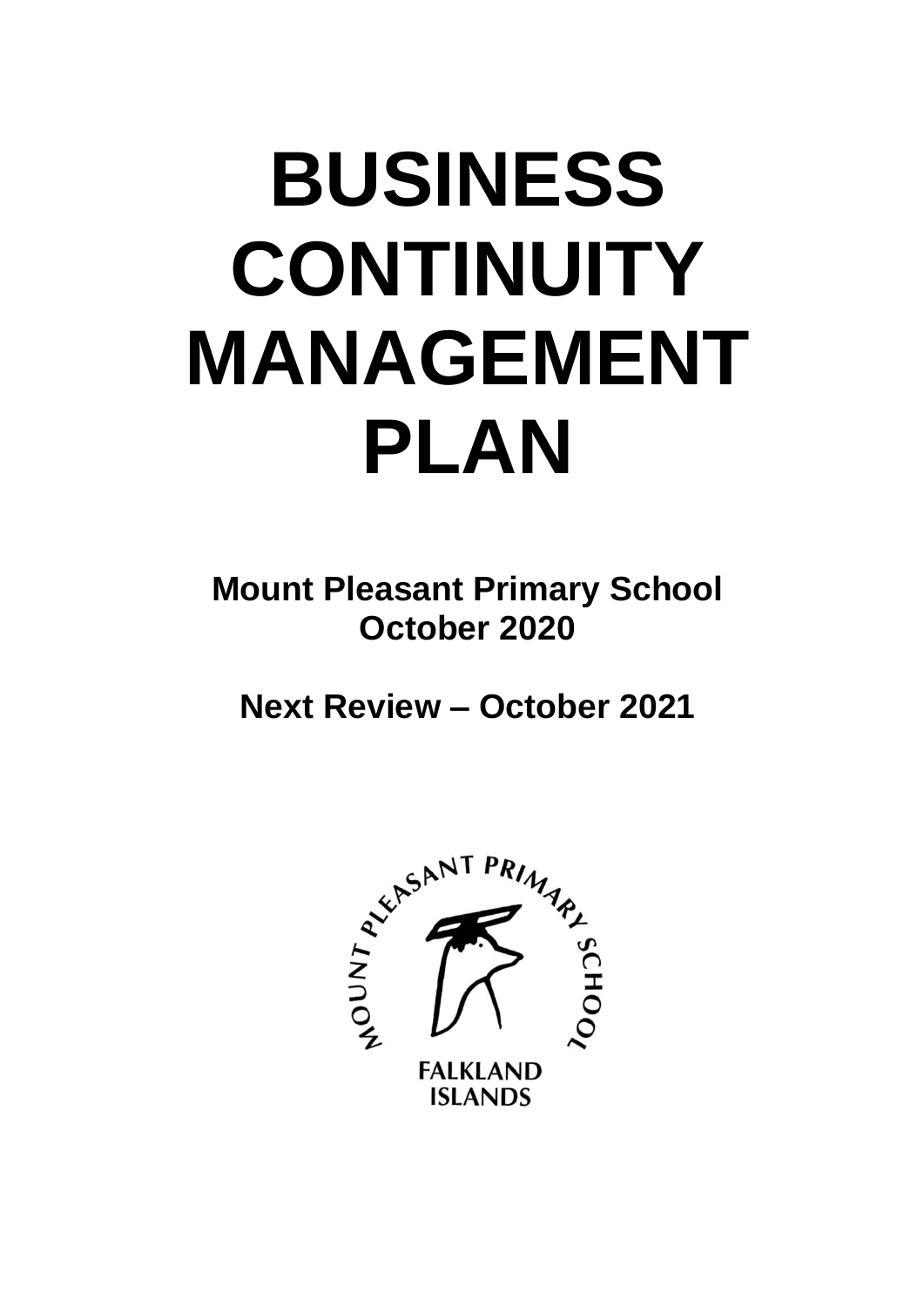#### **ACTIVATION PROCESS**

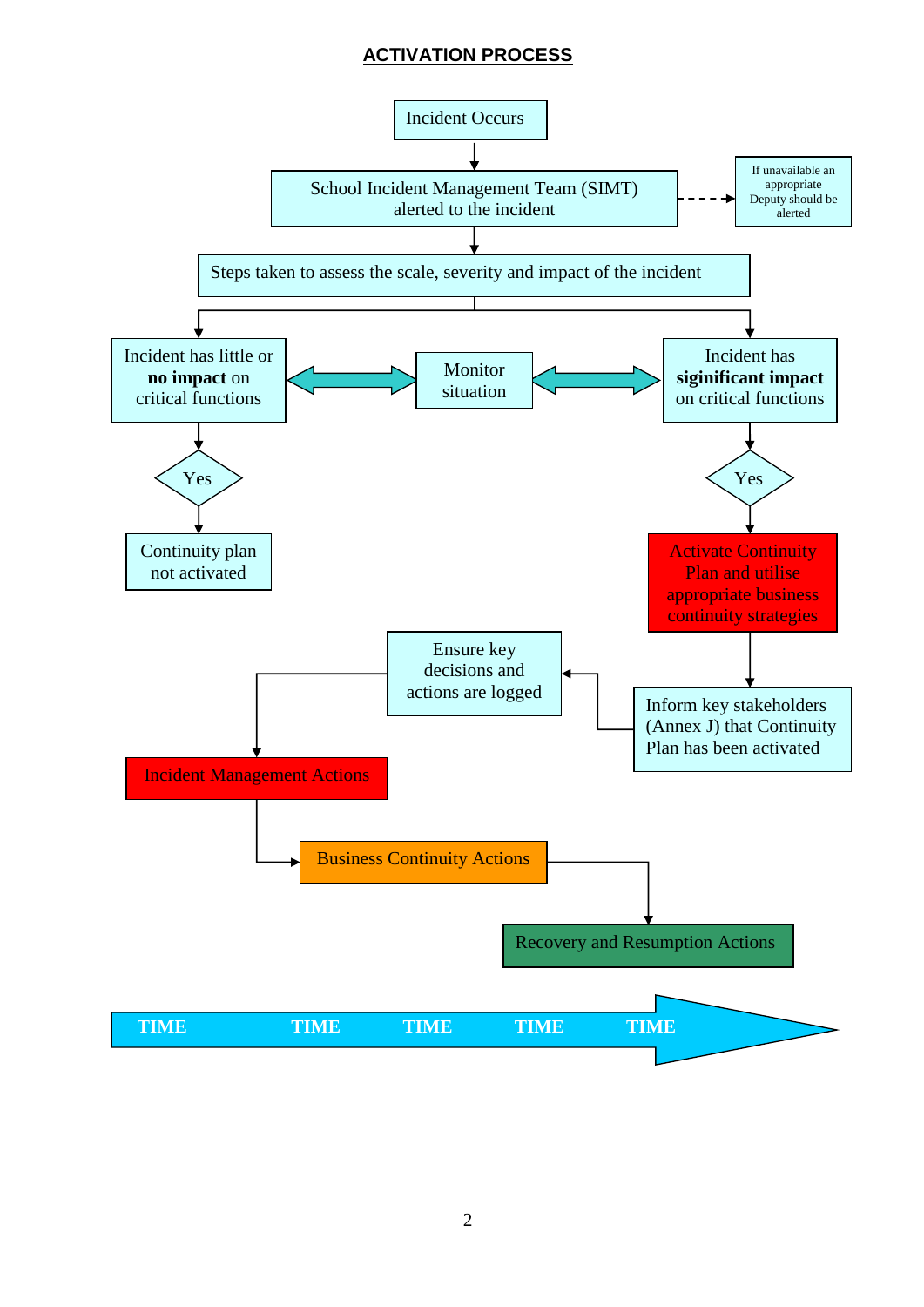# **Roles and Responsibilities**

## **School Incident Management Team**

| <b>Role</b>                                  | <b>Responsibilities</b>                                                                                                                                                                                                                                                                                                                                                                                                                                                                                                                                                                                                                                                                                                                                                                                                                                                                                                                                                                                                                                                                                                                                                                                                                                                | <b>Accountability /</b><br><b>Authority</b>                                                                                                                                                                                        |
|----------------------------------------------|------------------------------------------------------------------------------------------------------------------------------------------------------------------------------------------------------------------------------------------------------------------------------------------------------------------------------------------------------------------------------------------------------------------------------------------------------------------------------------------------------------------------------------------------------------------------------------------------------------------------------------------------------------------------------------------------------------------------------------------------------------------------------------------------------------------------------------------------------------------------------------------------------------------------------------------------------------------------------------------------------------------------------------------------------------------------------------------------------------------------------------------------------------------------------------------------------------------------------------------------------------------------|------------------------------------------------------------------------------------------------------------------------------------------------------------------------------------------------------------------------------------|
| Headteacher                                  | Senior responsible owner of Business<br>Ξ<br>Continuity Management in the School<br>Ensuring the School has capacity within its<br>п<br>structure to respond to incidents<br>Determining the School's overall response<br>Е<br>and recovery strategy                                                                                                                                                                                                                                                                                                                                                                                                                                                                                                                                                                                                                                                                                                                                                                                                                                                                                                                                                                                                                   | The Headteacher has<br>overall responsibility for<br>day-to-management of<br>the School, including<br>lead decision-maker in<br>times of crisis.                                                                                   |
| <b>School Incident</b><br>Management<br>Team | <b>Business Continuity Plan development</b><br>п<br>Developing continuity arrangements and<br>Е<br>strategies e.g. alternative relocation site,<br>use of temporary staff etc<br>Involving the School community in the<br>Ξ<br>planning process as appropriate<br>Plan testing and exercise<br>Ξ<br>Conducting 'debriefs' following an incident,<br>ш<br>test or exercise to identify lessons and ways<br>in which the plan can be improved<br>Training staff within the School on Business<br>п<br>Continuity<br>■ Embedding a culture of resilience within the<br>School, involving stakeholders as required<br>Leading the School's initial and ongoing<br>п<br>response to an incident<br>Declaring that an 'incident' is taking place<br>п<br>Activating the Business Continuity Plan<br>Е<br>Notifying relevant stakeholders of the<br>п<br>incident, plan activation and ongoing<br>response actions<br>Providing direction and leadership for the<br>whole School community<br>Undertaking response and communication<br>п<br>actions as agreed in the plan<br>Prioritising the recovery of key activities<br>п<br>disrupted by the incident<br>Managing resource deployment<br>Е<br><b>Welfare of Pupils</b><br>п<br>Staff welfare and employment issues<br>п | SIMT reports directly to<br>the Headteacher.<br>The School Incident<br><b>Management Team has</b><br>the delegated authority<br>to authorise all decisions<br>and actions required to<br>respond and recover<br>from the incident. |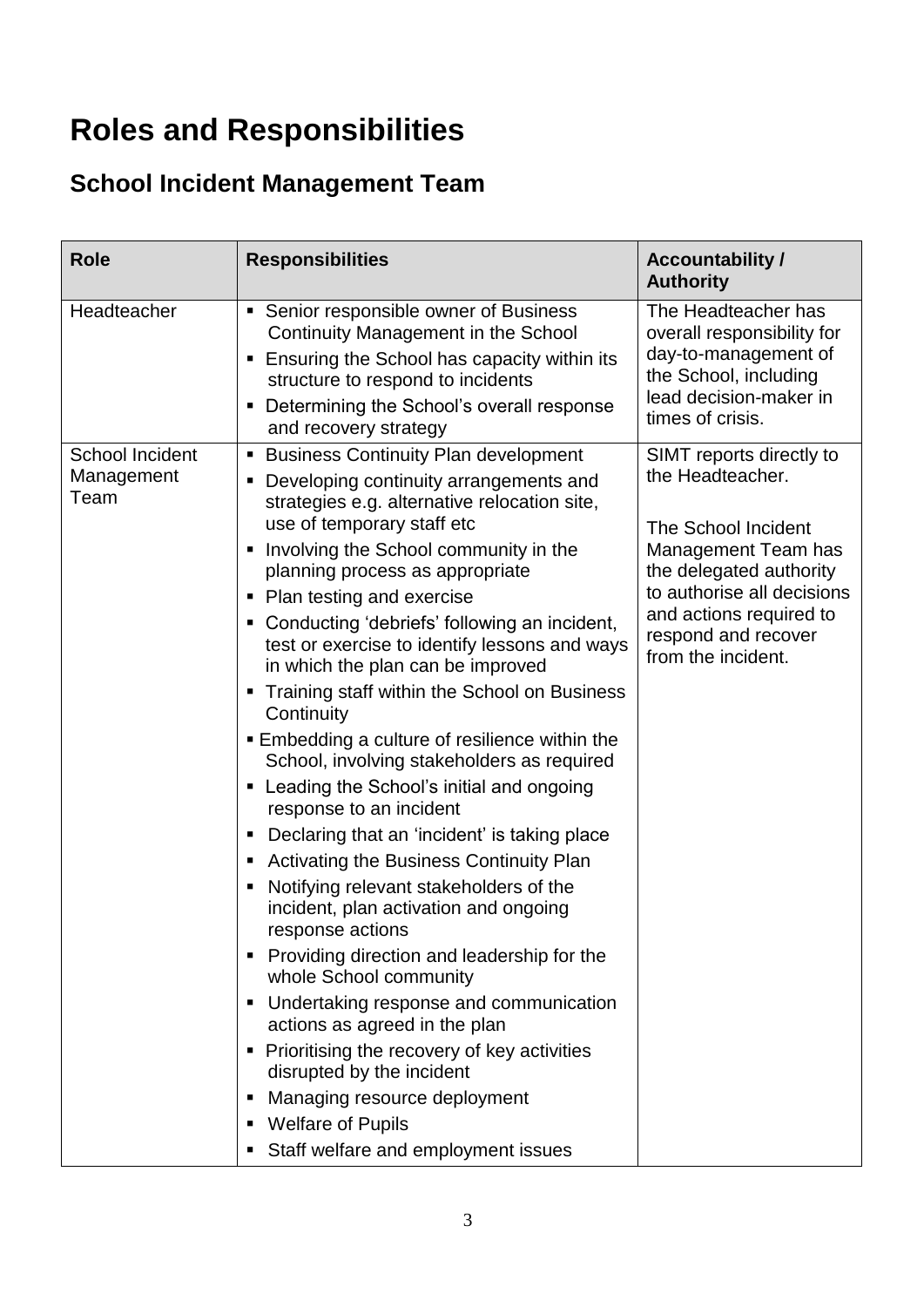The following Staff have been identified as the School's Incident Management Team:

| <b>Role</b>                                               | <b>Contact Details</b>   |
|-----------------------------------------------------------|--------------------------|
| Headteacher                                               | 9413073191 / 00500 73191 |
| <b>DCYP ROW Business Manager</b><br>EJSU, SHAPE, BFPO 309 | 0032 477831              |
| <b>School Business Manager</b>                            | 9413073191 / 00500 73191 |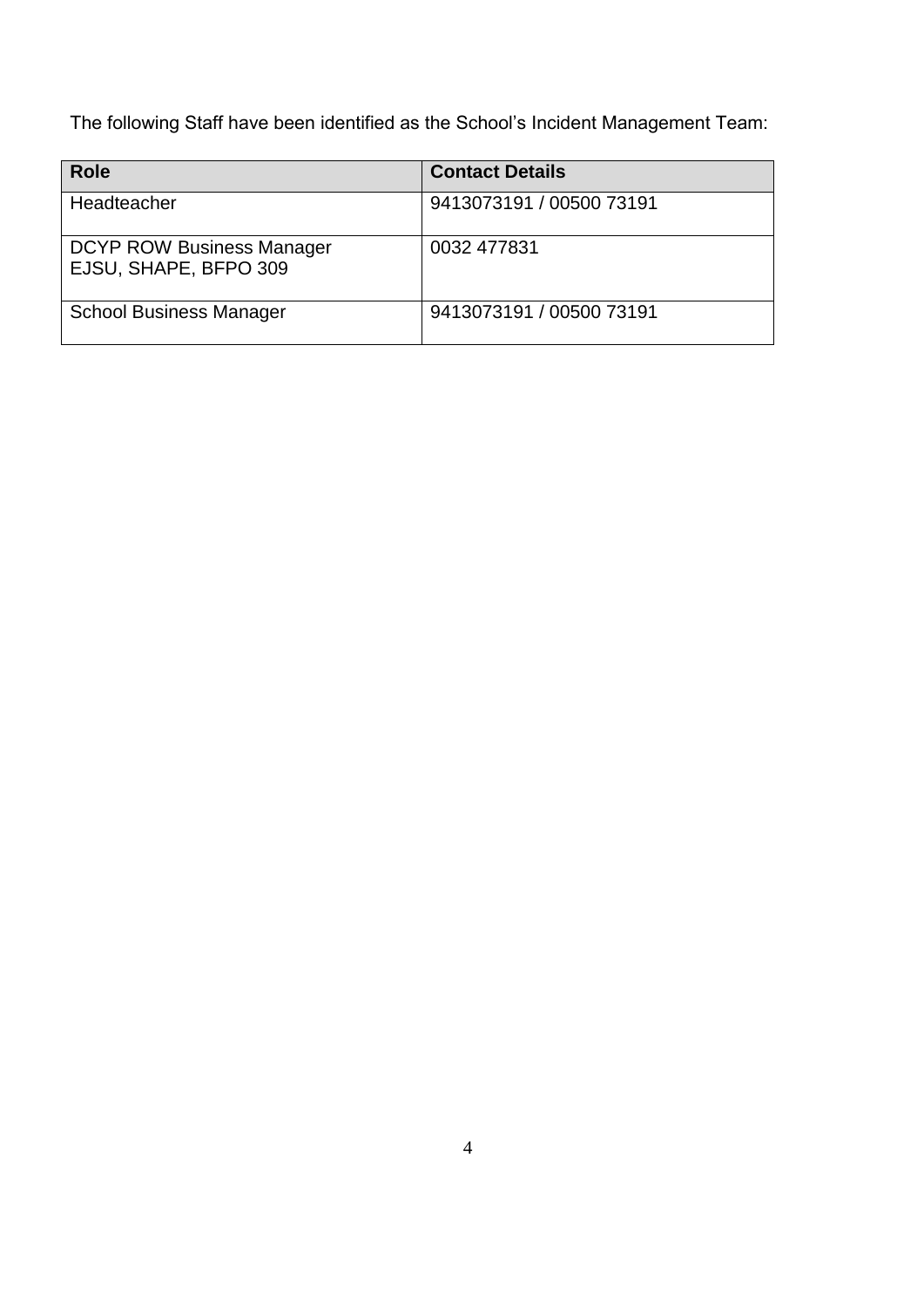## **Incident Management**

## **Purpose of the Incident Management Phase**

The purpose and priorities for this phase are to:

- Protect the safety and welfare of pupils, staff, visitors and the wider community
- Protect vital assets e.g. equipment, data, reputation
- Ensure urgent and necessary communication takes place
- Support the Business Continuity phase
- Support the Recovery and Resumption phase

## **Incident Management Actions**

|               | <b>ACTION</b>                                                                                                                                                                                                                                                                                                                                                                                                                                       | <b>FUTHER INFO/DETAILS</b>                                                                                                                                                                                                                                                                           | <b>ACTIONED?</b><br>(tick/cross as<br>appropriate) |
|---------------|-----------------------------------------------------------------------------------------------------------------------------------------------------------------------------------------------------------------------------------------------------------------------------------------------------------------------------------------------------------------------------------------------------------------------------------------------------|------------------------------------------------------------------------------------------------------------------------------------------------------------------------------------------------------------------------------------------------------------------------------------------------------|----------------------------------------------------|
| $\mathbf 1$ . | Make a <i>quick</i> initial assessment:<br>Survey the scene<br>Assess (i.e. scale/severity, duration<br>$\blacksquare$<br>& impact)<br>Disseminate information (to others)<br>٠                                                                                                                                                                                                                                                                     | Gather and share information to<br>facilitate decision-making and<br>enhance the response<br>A full impact assessment form can<br>be found in Appendix A                                                                                                                                             |                                                    |
| 2.            | Call the Emergency Services<br>(as appropriate)                                                                                                                                                                                                                                                                                                                                                                                                     | <b>TEL: 2222</b><br>Provide as much information about<br>the incident as possible                                                                                                                                                                                                                    |                                                    |
| 3.            | <b>Evacuate the school building, if</b><br>necessary.<br>• Consider whether it may be safer or<br>better for the welfare of pupils to stay<br>within the school premises and<br>congregate at a relative place of<br>safety indoors.<br>If there is time and it is safe to do so,<br>consider the recovery of vital<br>assets/equipment to enable delivery<br>of critical school activities<br>• Notify relevant stakeholders of site<br>evacuation | Use normal fire evacuation<br>$\blacksquare$<br>procedures for the School<br>Consider arrangements for<br>п<br>staff/pupils with special needs<br>If the decision is to stay within<br>the school, ensure the assembly<br>point is safe and take advice<br>from Emergency Services as<br>appropriate |                                                    |
| 4.            | Ensure all Pupils, Staff and any School<br>Visitors report to the identified<br>Assembly Point.                                                                                                                                                                                                                                                                                                                                                     |                                                                                                                                                                                                                                                                                                      |                                                    |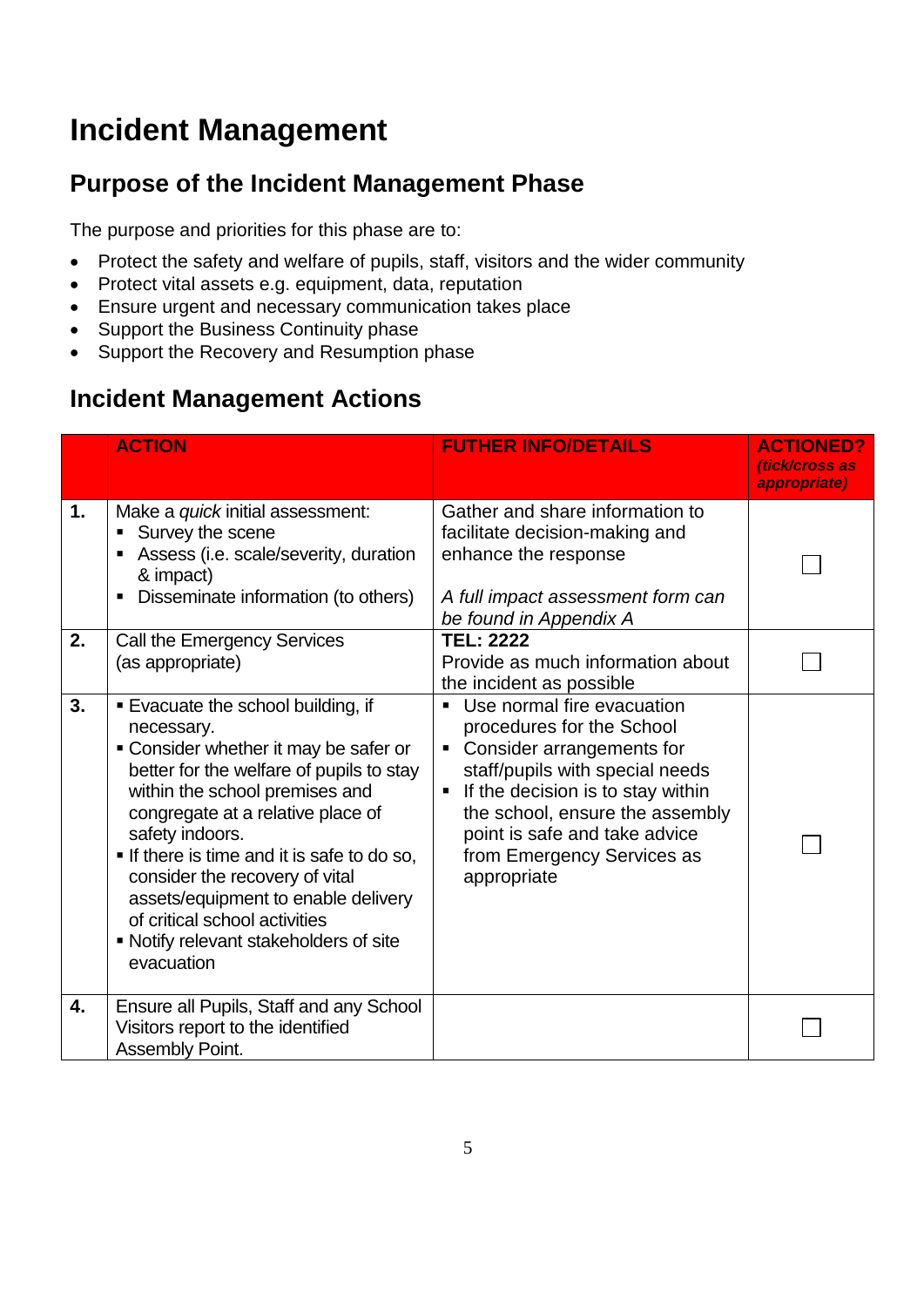|     | <b>ACTION</b>                                                                                                                                                                                                  | <b>FUTHER INFO/DETAILS</b> | <b>ACTIONED?</b><br>(tick/cross as<br>appropriate) |
|-----|----------------------------------------------------------------------------------------------------------------------------------------------------------------------------------------------------------------|----------------------------|----------------------------------------------------|
| 5.  | Check that all Pupils, Staff, Contractors<br>and any Visitors have been evacuated<br>from the building and are present.<br>Consider the safety of all pupils, staff,<br>contactors and Visitors as a priority  |                            |                                                    |
| 6.  | Ensure appropriate access to site for<br><b>Emergency Service vehicles</b>                                                                                                                                     |                            |                                                    |
| 7.  | Establish a contact point for all<br>supporting personnel                                                                                                                                                      |                            |                                                    |
| 8.  | <b>Identify School Incident Management</b><br>Team to undertake specific emergency<br>response roles                                                                                                           |                            |                                                    |
| 9.  | Ensure a log of key decisions and<br>actions is started and maintained<br>throughout the incident                                                                                                              |                            |                                                    |
| 10. | Where appropriate, record names<br>and details of any staff, contractors<br>or visitors who may have been<br>injured or affected by the incident as<br>part of your incident record keeping                    |                            |                                                    |
| 11. | • Take further steps to assess the<br>impact of the incident<br>Agree response / next steps                                                                                                                    |                            |                                                    |
| 12. | Log details of all items lost by Pupils,<br>Staff, Visitors etc as a result of the<br>incident, if appropriate                                                                                                 |                            |                                                    |
| 13. | Consider the involvement of other<br>Teams, Services or Organisations<br>who may be required to support the<br>management of the incident in terms<br>of providing additional resource,<br>advice and guidance |                            |                                                    |
| 14. | If appropriate, arrange contact with<br>the CO BSW and DCYP Media Ops.                                                                                                                                         |                            |                                                    |
| 15. | Assess the key priorities for the<br>remainder of the working day and<br>take relevant action                                                                                                                  |                            |                                                    |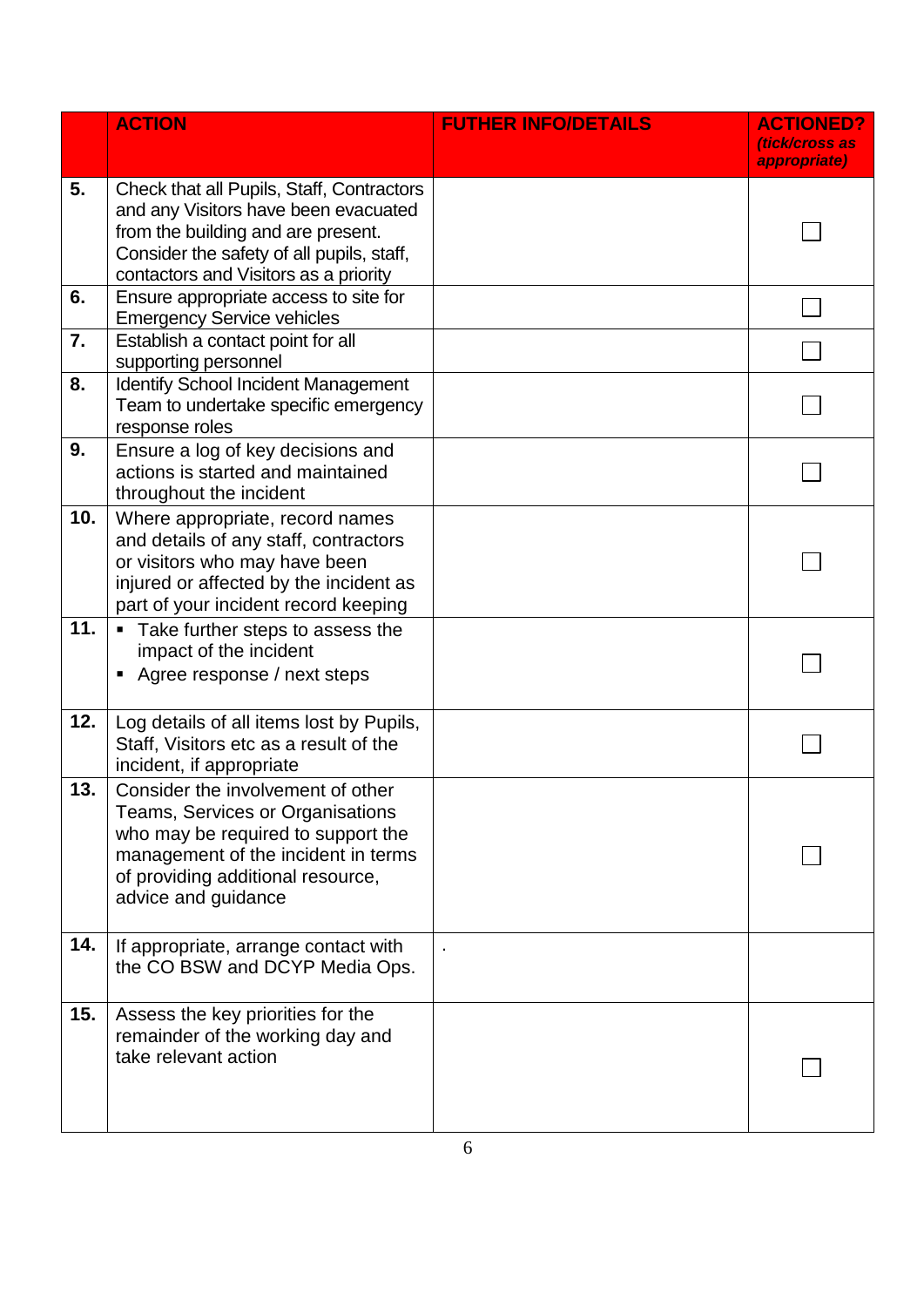|     | <b>ACTION</b>                                                                                                                                                                                                                                                        | <b>FUTHER INFO/DETAILS</b>                                                                                                                                                                                                                                                                            | <b>ACTIONED?</b><br>(tick/cross as |
|-----|----------------------------------------------------------------------------------------------------------------------------------------------------------------------------------------------------------------------------------------------------------------------|-------------------------------------------------------------------------------------------------------------------------------------------------------------------------------------------------------------------------------------------------------------------------------------------------------|------------------------------------|
|     |                                                                                                                                                                                                                                                                      |                                                                                                                                                                                                                                                                                                       | appropriate)                       |
| 16. | Ensure staff are kept informed about<br>what is required of them                                                                                                                                                                                                     | Consider:<br>what actions are required<br>safeguarding<br>where staff will be located<br>$\blacksquare$<br>Notifying Staff who are not<br>currently in work with details of<br>the incident and actions<br>undertaken in response                                                                     |                                    |
| 17. | Ensure pupils are kept informed as<br>appropriate to the circumstances of the<br>incident                                                                                                                                                                            | Consider communication strategies<br>and additional support for pupils<br>with special needs and young<br>children attending school -<br>especially 2-3 year olds.                                                                                                                                    |                                    |
| 18. | Ensure Parents/Carers are kept<br>informed as appropriate to the<br>circumstances of the incident.<br>Parents/carers of those immediately<br>affected by the incident will require<br>additional considerations to ensure<br>information is accurate and up-to-date. | Agree arrangements for<br>parents/carers collecting pupils at<br>an appropriate time - safeguarding<br>- pupils will only be released to<br>their own parents.<br>Consider how emergency<br>communication needs will be<br>established e.g. phone lines,<br>answer machine message, website<br>update |                                    |
| 19. | Ensure HQ DCYP and SGC by CO<br>BSW are kept informed as appropriate<br>to the circumstances of the incident                                                                                                                                                         | Decision taken on methods and<br>frequency of updates at initial SIMT<br>meeting.                                                                                                                                                                                                                     |                                    |
| 20. | Consider the wider notification process<br>and the key messages to<br>communicate                                                                                                                                                                                    |                                                                                                                                                                                                                                                                                                       |                                    |
| 21. | Communicate the interim<br>arrangements for delivery of critical<br>school activities                                                                                                                                                                                | Ensure all stakeholders are kept<br>informed of contingency<br>arrangements as appropriate                                                                                                                                                                                                            |                                    |
| 22. | Log all expenditure incurred as a result<br>of the incident                                                                                                                                                                                                          | Record all costs incurred as a result<br>of responding to the incident<br>The Financial Expenditure Log can<br>be found in Appendix D                                                                                                                                                                 |                                    |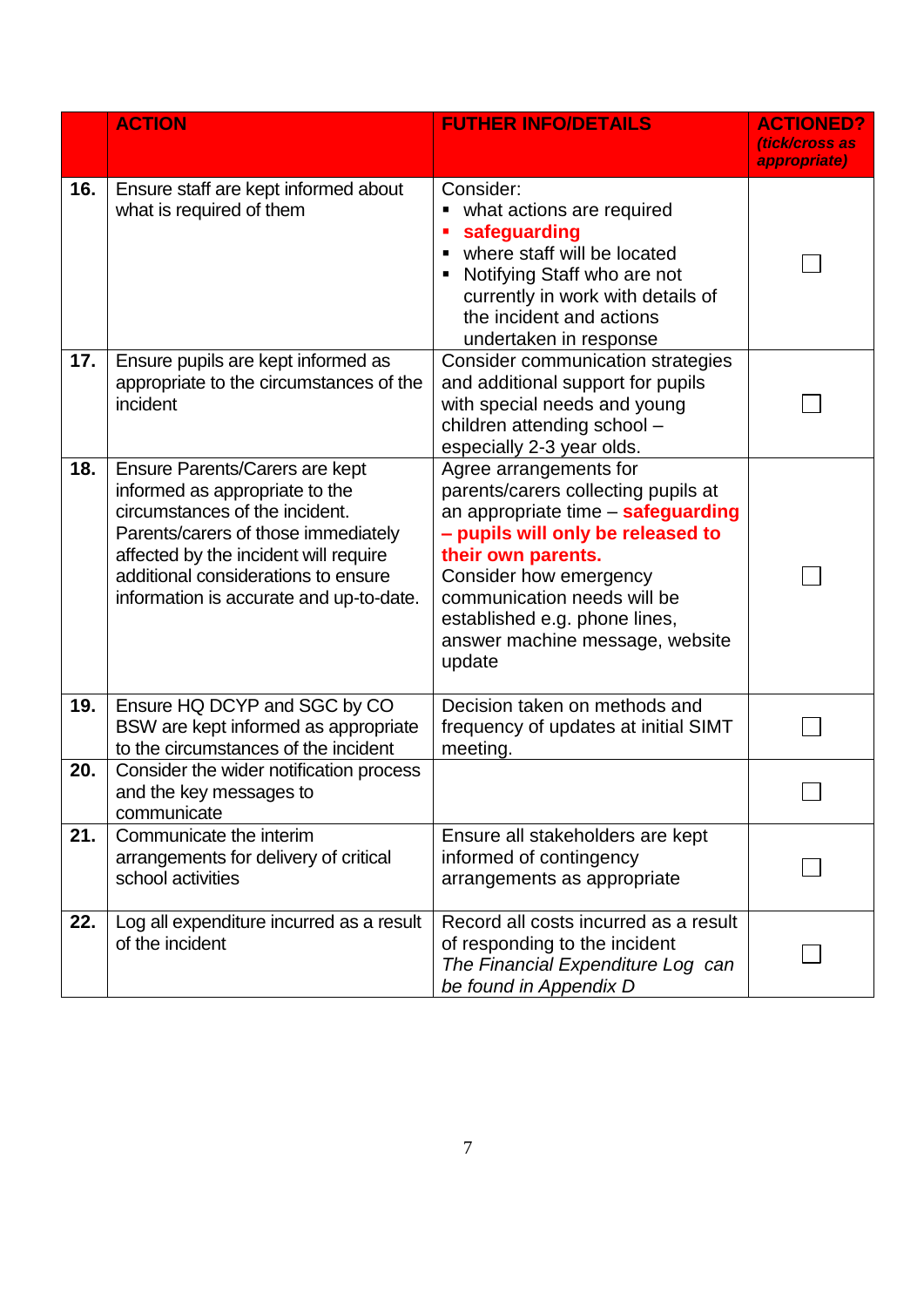|     | <b>ACTION</b>                                                          | <b>FUTHER INFO/DETAILS</b>                                                                                                                                                                                                                                                                                                                                                                                                                                                                                                                                                                                | <b>ACTIONED?</b><br><i><b>(tick/cross as)</b></i><br>appropriate) |
|-----|------------------------------------------------------------------------|-----------------------------------------------------------------------------------------------------------------------------------------------------------------------------------------------------------------------------------------------------------------------------------------------------------------------------------------------------------------------------------------------------------------------------------------------------------------------------------------------------------------------------------------------------------------------------------------------------------|-------------------------------------------------------------------|
| 23. | Ensure recording process in place for<br>staff/pupils leaving the site | Ensure the safety of staff and pupils<br>before they leave site and identify<br>suitable support and risk control<br>measures as required.<br><b>Safeguarding and ratio</b><br>requirements required taken from<br><b>DCYP outdoor visits policy.</b><br>1:2 for EYU<br><b>1:3 for Foundation Stage 1</b><br><b>1:6 for Foundation Stage 2</b><br><b>1:6 for Years 1-3</b><br><b>1:15 for Years 4-6</b><br>As we would never have<br>sufficient staff to move the whole<br>school within ratio, evacuation of<br>the school site may only be<br>considered once all other options<br>have been dismissed. |                                                                   |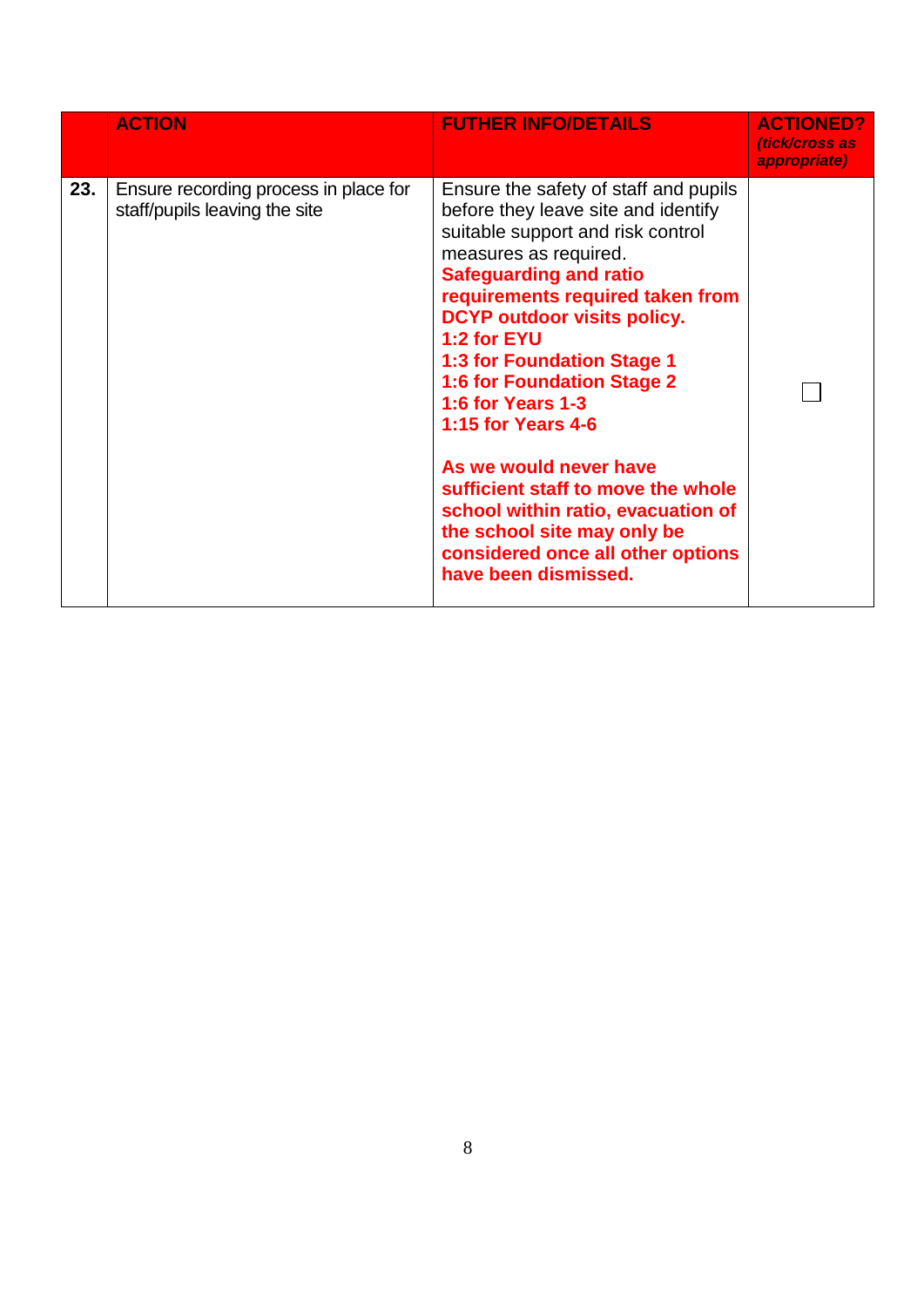# **Business Continuity**

## **Purpose of the Business Continuity Phase**

The purpose of the business continuity phase of our response is to ensure that critical activities are resumed as quickly as possible and/or continue to be delivered during the disruption. This may involve activation one or more of our business continuity strategies to enable alternative ways of working. During an incident it is unlikely that we will have all of our resources available to us, it is therefore likely that some 'non critical' activities may need to be suspended at this time.

## **Business Continuity Actions**

|    | <b>ACTION</b>                                                                                            | <b>FUTHER INFO/DETAILS</b>                                                                                                                                                                                                                                                                                                                                                                                                                                                                                                                                                                                                                                                                                                    | <b>ACTIONED?</b><br>(tick/cross as<br>appropriate) |
|----|----------------------------------------------------------------------------------------------------------|-------------------------------------------------------------------------------------------------------------------------------------------------------------------------------------------------------------------------------------------------------------------------------------------------------------------------------------------------------------------------------------------------------------------------------------------------------------------------------------------------------------------------------------------------------------------------------------------------------------------------------------------------------------------------------------------------------------------------------|----------------------------------------------------|
| 1. | Identify any other stakeholders<br>required to be involved in the<br><b>Business Continuity response</b> | Depending on the incident, we may need<br>additional/specific input in order to drive the<br>recovery of critical activities, this may<br>require the involvement of external partners                                                                                                                                                                                                                                                                                                                                                                                                                                                                                                                                        |                                                    |
| 2. | Evaluate the impact of the<br>incident                                                                   | Take time to understand the impact of the<br>incident on 'business as usual' school<br>activities by communicating with key<br>stakeholders to gather information.<br>Consider the following questions:<br>• Which school activities are disrupted?<br>• What is the impact over time if these<br>activities do not continue?<br>■ Would the impact be:<br>Manageable? □<br>$\circ$<br>Disruptive? $\square$<br>$\circ$<br>Critical? $\Box$<br>$\circ$<br>Disastrous? $\Box$<br>$\cap$<br>■ What are current staffing levels?<br>Are there any key milestones or critical<br>activity deadlines approaching?<br>. What are your recovery time objectives?<br>• What resources are required to recover<br>critical activities? |                                                    |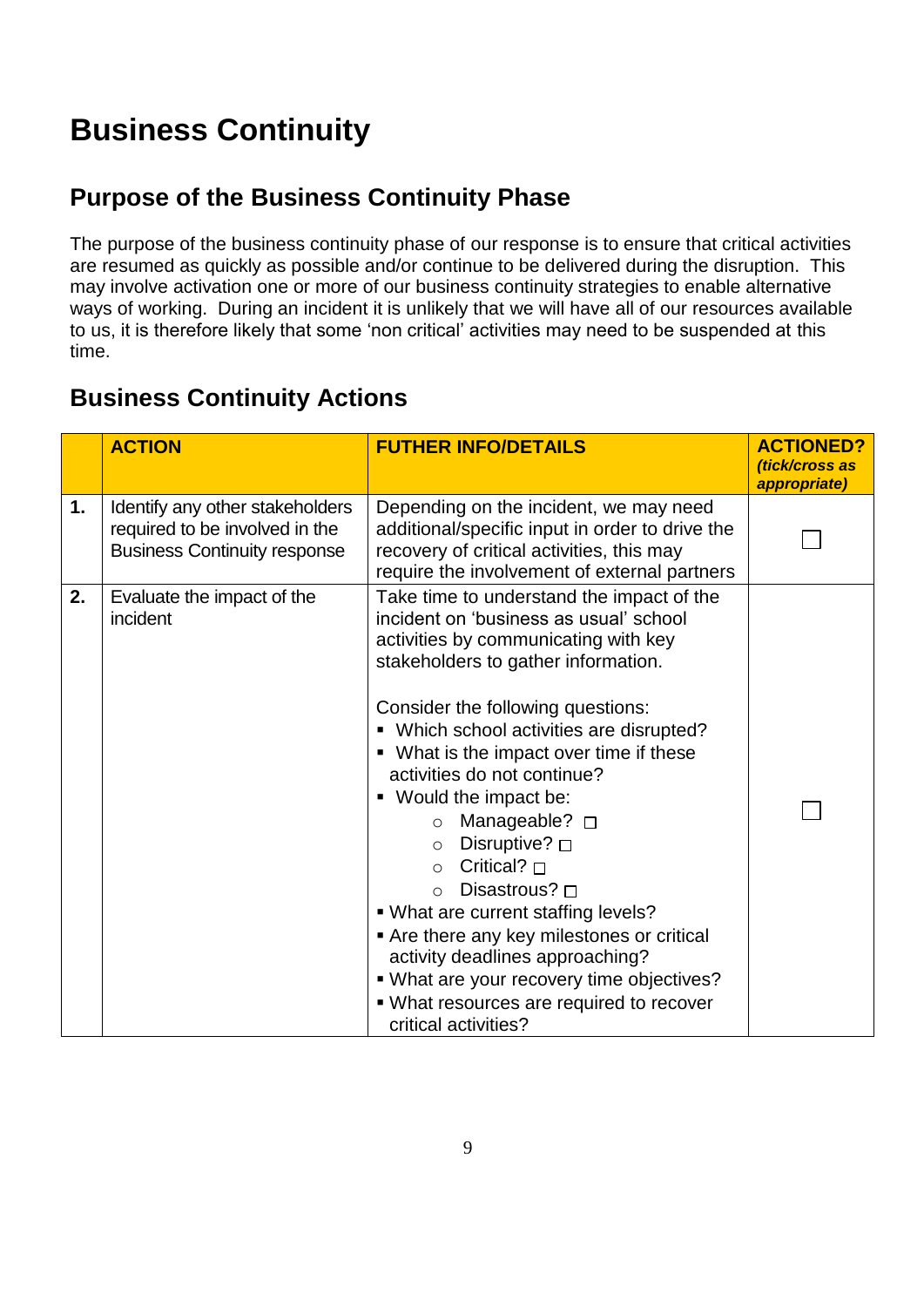|                  | <b>ACTION</b>                                                                                                             | <b>FUTHER INFO/DETAILS</b>                                                                                                                                                                                                                                  | <b>ACTIONED?</b><br>(tick/cross as<br>appropriate) |
|------------------|---------------------------------------------------------------------------------------------------------------------------|-------------------------------------------------------------------------------------------------------------------------------------------------------------------------------------------------------------------------------------------------------------|----------------------------------------------------|
| 3.               | Plan how critical activities will<br>be maintained, utilising pre-<br>identified or new business<br>continuity strategies | Consider:<br>Immediate priorities<br>٠<br><b>Communication strategies</b><br>Deployment of resources<br>Finance<br>Monitoring the situation<br>Reporting<br>Stakeholder engagement<br>Safeguarding<br>Produce an action plan for this phase of<br>response. |                                                    |
| 4.               | Log all decisions and actions,<br>including what you decide not<br>to do and include your decision<br>making rationale    | Use the Decision and Action Log to do this.<br>The log template can be found in Appendix<br>$\overline{A}$                                                                                                                                                  |                                                    |
| 5.               | Log all financial expenditure<br>incurred                                                                                 | The Financial Expenditure Log can be<br>found in Appendix D                                                                                                                                                                                                 |                                                    |
| 6.               | Allocate specific roles as<br>necessary                                                                                   | Roles allocated will depend on the nature of<br>the incident and availability of staff                                                                                                                                                                      |                                                    |
| $\overline{7}$ . | Secure resources to enable<br>critical activities to continue/be<br>recovered                                             | Consider requirements such as staffing,<br>premises, equipment, ICT, welfare issues<br>etc                                                                                                                                                                  |                                                    |
| 8.               | Deliver appropriate<br>communication actions as<br>required                                                               | Ensure methods of communication and key<br>messages are developed as appropriate to<br>the needs of key stakeholders.                                                                                                                                       |                                                    |

## **Business Continuity Strategies**

|    | <b>Arrangements to manage a loss or shortage of Staff</b><br>or skills                                                                                                                                                                                                                       | <b>Further Information</b><br>(e.g. Key contacts, details of<br>arrangements, checklists) |
|----|----------------------------------------------------------------------------------------------------------------------------------------------------------------------------------------------------------------------------------------------------------------------------------------------|-------------------------------------------------------------------------------------------|
|    | Use of temporary staff e.g. Supply Teachers, Office Staff<br>etc.                                                                                                                                                                                                                            |                                                                                           |
| 2. | Multi-skilling and cross-training to ensure staff are<br>capable of undertaking different roles and responsibilities,<br>this may involve identifying deputies, job shadowing,<br>succession planning and handover periods for planned<br>(already known) staff absence e.g. maternity leave |                                                                                           |
| 3. | Using different ways of working to allow for reduced<br>workforce, this may include:                                                                                                                                                                                                         |                                                                                           |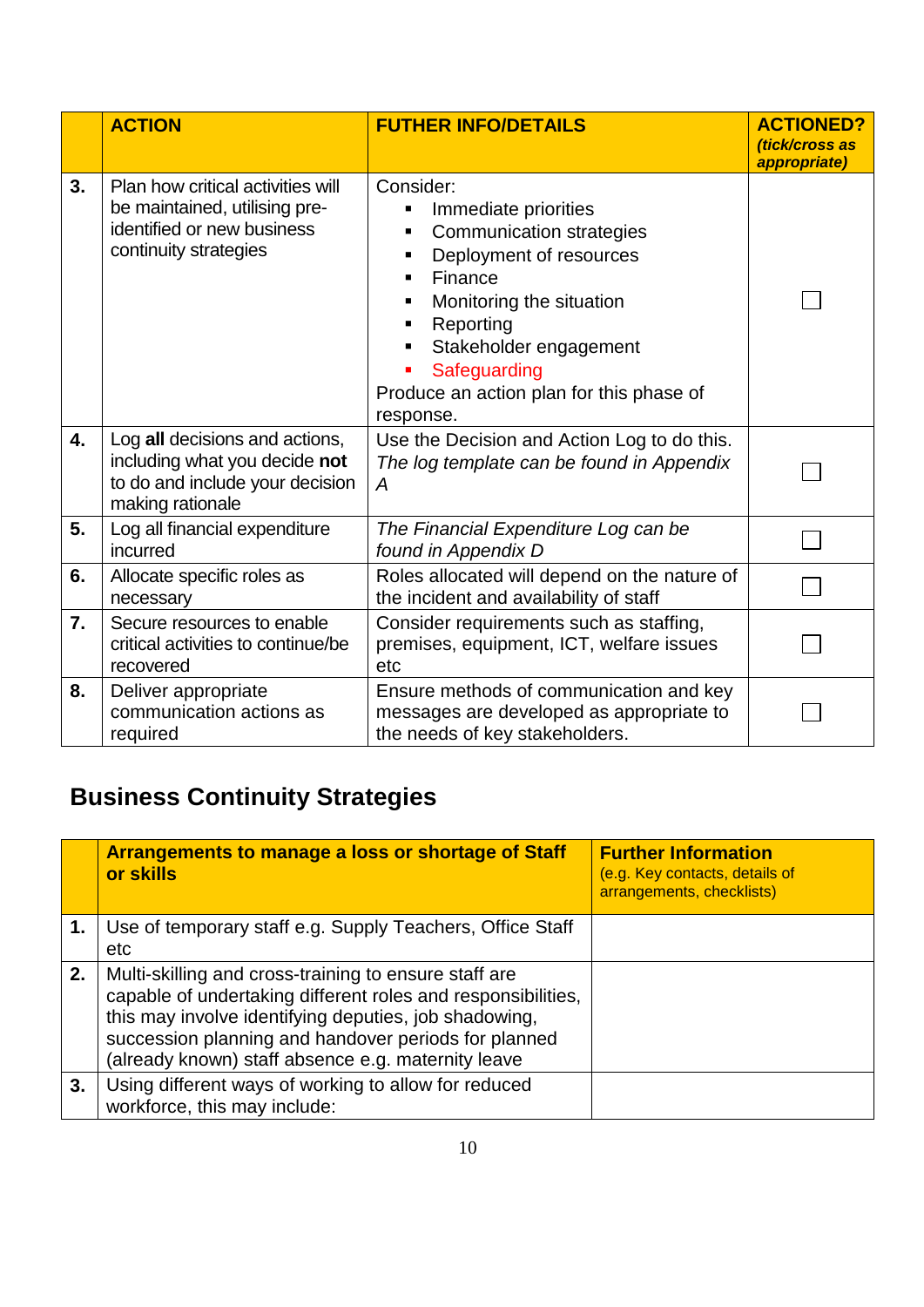|    | Larger class sizes (subject to adult and child ratios)<br>$\bullet$<br>Use of Teaching Assistants, Student Teachers,<br>$\bullet$<br>Learning Mentors etc<br>Virtual Learning Environment opportunities<br>٠ |  |
|----|--------------------------------------------------------------------------------------------------------------------------------------------------------------------------------------------------------------|--|
|    | Pre-prepared educational materials that allow for<br>$\bullet$<br>independent learning                                                                                                                       |  |
|    | Team activities and sports to accommodate larger<br>$\bullet$<br>numbers of pupils at once                                                                                                                   |  |
| 4. | Suspending 'non-critical' activities and focusing on your<br>priorities                                                                                                                                      |  |
| 5. | Using mutual support agreements with other schools                                                                                                                                                           |  |
| 6. | Ensuring staff management issues are considered i.e.<br>managing attendance policies, job description flexibility<br>and contractual requirements etc                                                        |  |

|    | Arrangements to manage denial of access to your<br>premises or loss of utilities                                                     | <b>Further Information</b><br>(e.g. Key contacts, details of<br>arrangements, checklists) |
|----|--------------------------------------------------------------------------------------------------------------------------------------|-------------------------------------------------------------------------------------------|
|    | Using mutual support agreements with other schools                                                                                   |                                                                                           |
| 2. | Pre-agreed arrangements with other premises in the<br>community                                                                      |                                                                                           |
| 3. | Virtual Learning Environment opportunities                                                                                           |                                                                                           |
| 4. | Localising the incident e.g. isolating the problem and<br>utilising different sites or areas within the School<br>premises portfolio |                                                                                           |
| 5. | Off-site activities e.g. swimming, physical activities,<br>school trips                                                              |                                                                                           |

|    | Arrangements to manage loss of technology /<br>telephony / data / power                                         | <b>Further Information</b><br>(e.g. Key contacts, details of<br>arrangements, checklists) |
|----|-----------------------------------------------------------------------------------------------------------------|-------------------------------------------------------------------------------------------|
| 1. | Back-ups of key school data e.g. CD or Memory Stick<br>back-ups (encrypted), photocopies stored on and off site |                                                                                           |
| 2. | Reverting to paper-based systems e.g. whiteboards,<br>paper registers                                           |                                                                                           |
| 3. | Flexible lesson plans                                                                                           |                                                                                           |
| 4. | Emergency generator e.g. Uninterruptible Power Supply<br>(UPS)                                                  |                                                                                           |
| 5. | Emergency lighting e.g. torches, candles                                                                        |                                                                                           |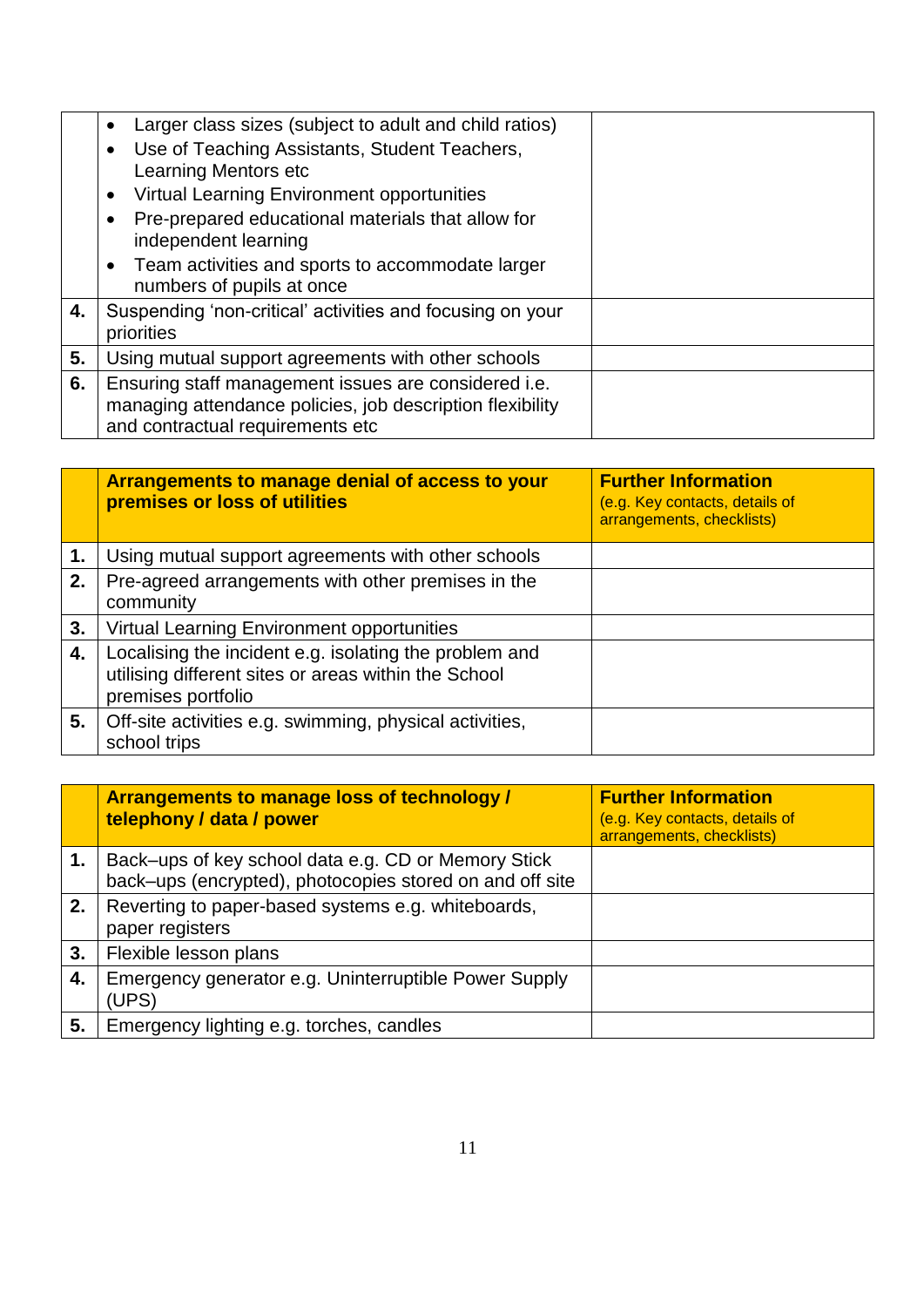# **Recovery and Resumption**

## **Purpose of the Recovery and Resumption Phase**

The purpose of the recovery and resumption phase is to resume 'business as usual' working practices for the school as quickly as possible. Where the impact of the incident is prolonged, 'normal' operations may need to be delivered under new circumstances e.g. from a different location.

### **Recovery and Resumption Actions**

|    | <b>ACTION</b>                                                                                                                                                                         | <b>FUTHER INFO/DETAILS</b>                                                                                                                                                                                                                                                                                                                                                                              | <b>ACTIONED?</b><br>(tick/cross as<br>appropriate) |
|----|---------------------------------------------------------------------------------------------------------------------------------------------------------------------------------------|---------------------------------------------------------------------------------------------------------------------------------------------------------------------------------------------------------------------------------------------------------------------------------------------------------------------------------------------------------------------------------------------------------|----------------------------------------------------|
| 1. | Agree and plan the actions<br>required to enable recovery<br>and resumption of normal<br>working practises                                                                            | Agreed actions will be detailed in an action<br>plan and set against timescales with<br>responsibility for completion clearly<br>indicated.                                                                                                                                                                                                                                                             |                                                    |
| 2. | Respond to any ongoing and<br>long-term support needs of<br>staff and pupils                                                                                                          | Depending on the nature of the incident, the<br>School Incident Management Team may<br>need to consider the use of Counselling<br><b>Services</b>                                                                                                                                                                                                                                                       |                                                    |
| 3. | Once recovery and resumption<br>actions are complete,<br>communicate the return to<br>'business as usual'.                                                                            | Ensure all staff are aware that the business<br>continuity plan is no longer in effect.                                                                                                                                                                                                                                                                                                                 |                                                    |
| 4. | Carry out a 'debrief' of the<br>incident with Staff (and<br>possibly with Pupils).<br>Complete a report to<br>document opportunities for<br>improvement and any<br>lessons identified | The incident de-brief report should be<br>reviewed by all members of the School<br>Incident Management Team and in<br>particular by the Headteacher to ensure key<br>actions resulting from the incident are<br>implemented within designated timescales.<br>The SGC may also have a role in<br>monitoring progress in completing agreed<br>actions to further develop the resilience of<br>the school. |                                                    |
| 5. | Review this Continuity Plan in<br>light of lessons learned from<br>incident and the response to<br>it                                                                                 | Implement recommendations for<br>improvement and update this Plan. Ensure<br>a revised version of the Plan is read by all<br>members of the SIMT.                                                                                                                                                                                                                                                       |                                                    |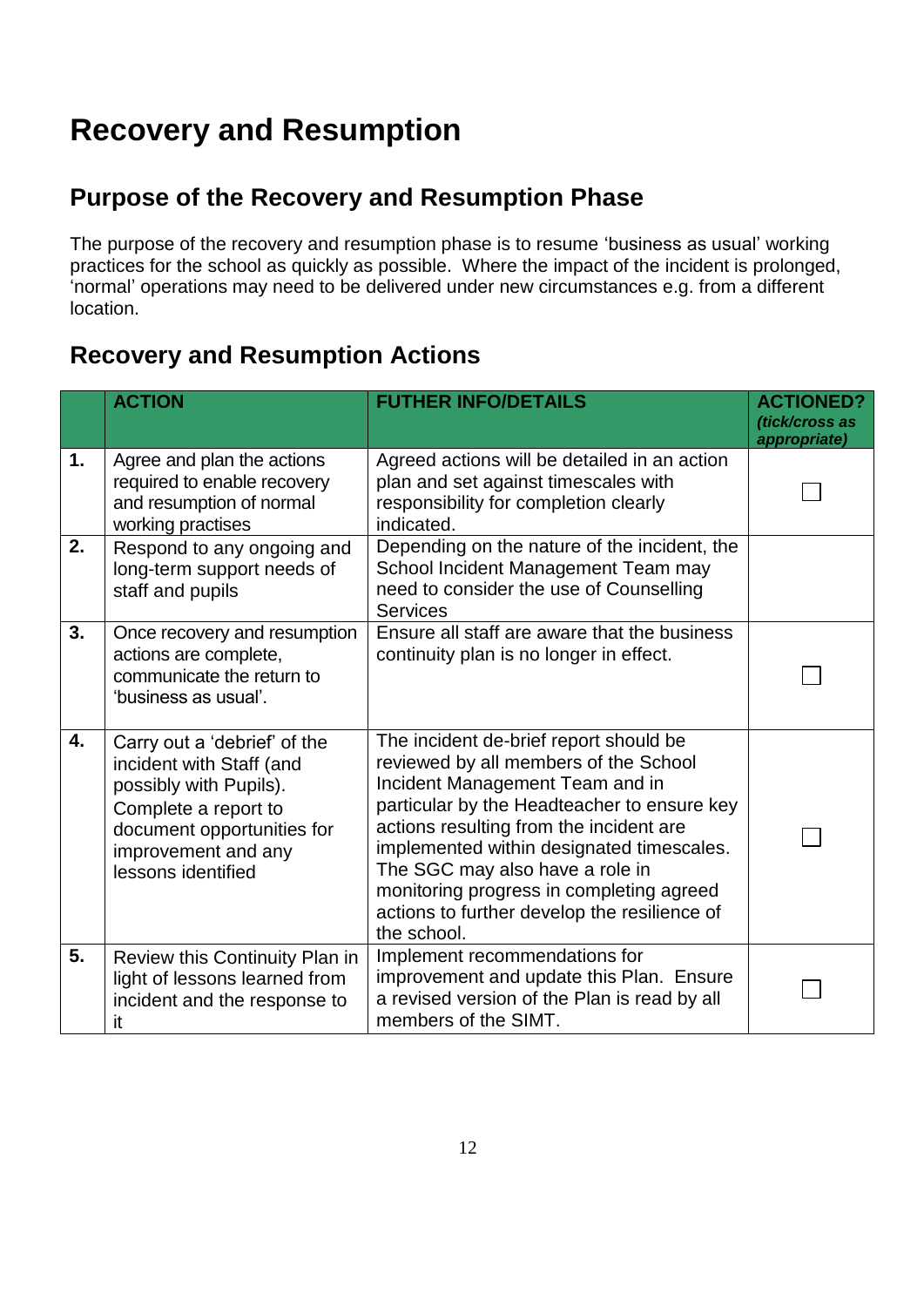# **Appendices**

|             | <b>Content</b>                                        | Page No. |
|-------------|-------------------------------------------------------|----------|
| A           | Log Template                                          | 14       |
| B           | <b>Impact Assessment Form</b>                         | 15       |
| $\mathsf C$ | <b>Lost Property Form</b>                             |          |
| D           | <b>Financial Expenditure Log</b>                      | 18       |
| Е           | Contents of Emergency Box / 'Grab bag'                | 19       |
| F           | Risk Identification, Evaluation and Management Matrix | 20       |
| G           | Incident Management Decision-Making Tool              | 23       |
| Н           | <b>Staff Contact List - Template</b>                  | 24       |
|             | <b>Key Contacts List</b>                              | 25       |
|             | Key Stakeholder Call Out Diagram                      | 26       |
|             |                                                       |          |
|             |                                                       |          |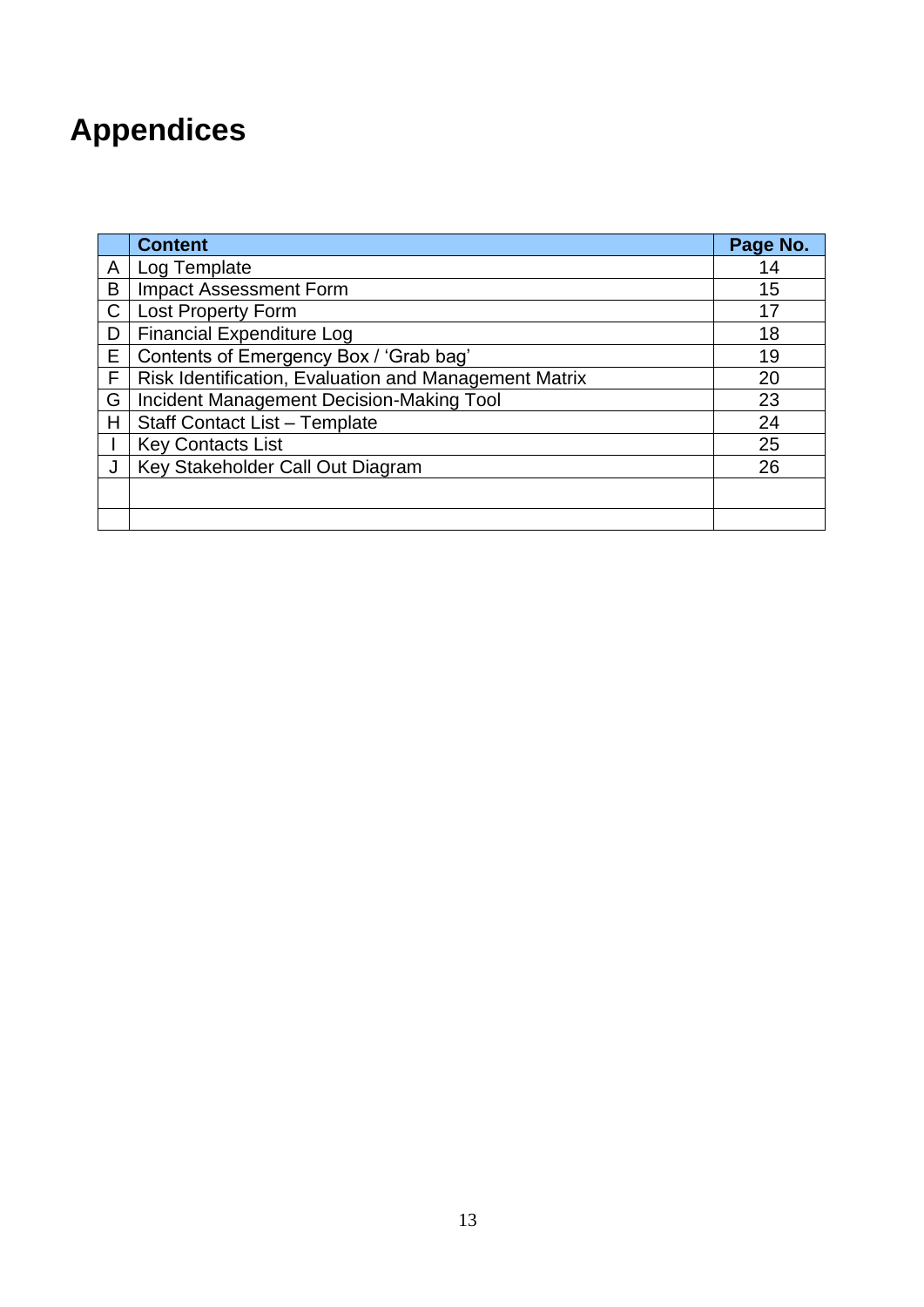| <b>Log of Events, Decisions and Actions</b> |                    |                     |  |
|---------------------------------------------|--------------------|---------------------|--|
| <b>Completed by</b>                         |                    | <b>Sheet Number</b> |  |
| <b>Incident</b>                             |                    | <b>Date</b>         |  |
| <b>Time</b>                                 | <b>Log Details</b> |                     |  |
| 24hr clock                                  |                    |                     |  |
|                                             |                    |                     |  |
|                                             |                    |                     |  |
|                                             |                    |                     |  |
|                                             |                    |                     |  |
|                                             |                    |                     |  |
|                                             |                    |                     |  |
|                                             |                    |                     |  |
|                                             |                    |                     |  |
|                                             |                    |                     |  |
|                                             |                    |                     |  |
|                                             |                    |                     |  |
|                                             |                    |                     |  |
|                                             |                    |                     |  |
|                                             |                    |                     |  |
|                                             |                    |                     |  |
|                                             |                    |                     |  |
|                                             |                    |                     |  |
|                                             |                    |                     |  |
|                                             |                    |                     |  |
|                                             |                    |                     |  |
|                                             |                    |                     |  |
|                                             |                    |                     |  |
|                                             |                    |                     |  |
|                                             |                    |                     |  |
|                                             |                    |                     |  |
|                                             |                    |                     |  |
|                                             |                    |                     |  |
|                                             |                    |                     |  |
|                                             |                    |                     |  |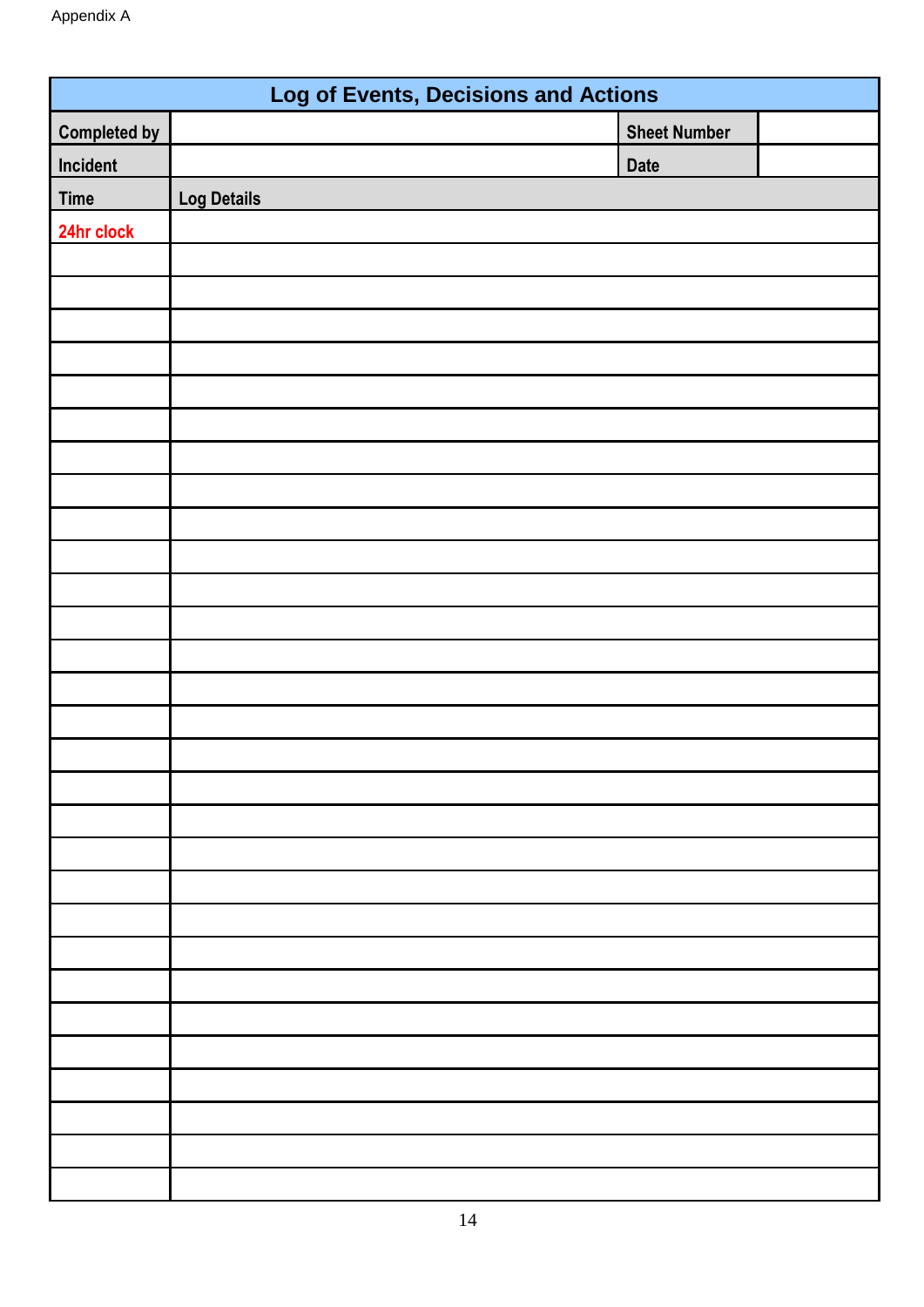#### Appendix B

| <b>Impact Assessment Form</b> |  |                 |  |
|-------------------------------|--|-----------------|--|
| <b>Completed By</b>           |  | <b>Incident</b> |  |
| <b>Date</b>                   |  | <b>Time</b>     |  |

| <b>Question</b>                                                                                                 | <b>Logged Response</b>                     |
|-----------------------------------------------------------------------------------------------------------------|--------------------------------------------|
| How were you made aware of<br>the incident?                                                                     |                                            |
| What is the nature of the<br>incident?<br>(e.g. type, location & severity)                                      |                                            |
| Are there any staff or pupil<br>casualties or fatalities?<br>(Complete casualty / fatality<br>sheets if needed) |                                            |
| Have the Emergency Services<br>been called?                                                                     |                                            |
| Is the incident currently<br>affecting School activities?<br>If so, which areas?                                |                                            |
| What is the estimated duration<br>of the incident?                                                              |                                            |
| What is the actual or<br>threatened loss of workforce?                                                          | <b>Over 50%</b><br>$20 - 50%$<br>$1 - 20%$ |
| Has access to the whole site<br>been denied? If so, for how<br>long?<br>(provide estimate if not known)         |                                            |
| Which work areas have been<br>destroyed, damaged or made<br>unusable?                                           |                                            |
| Is there evidence of structural<br>damage?                                                                      |                                            |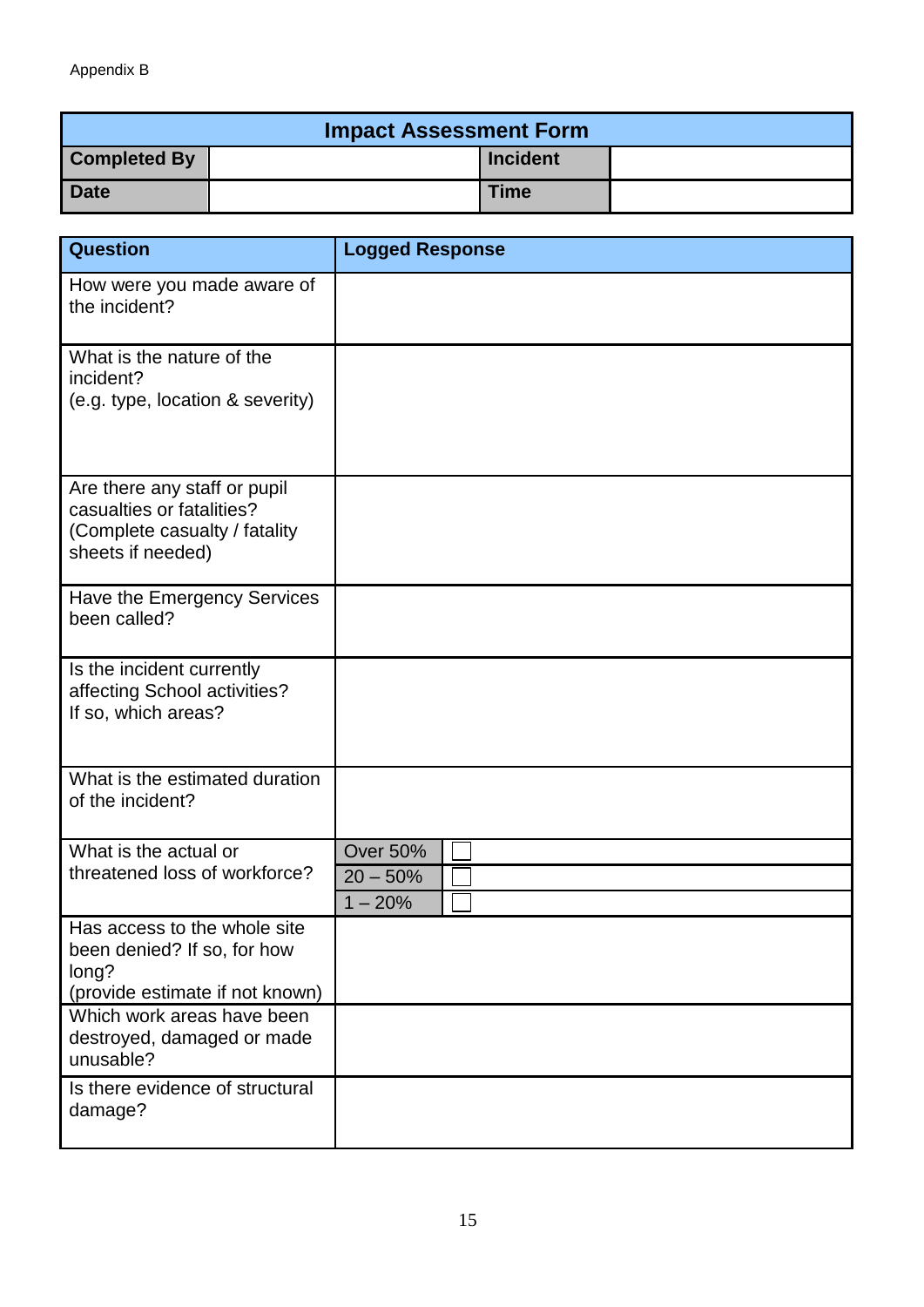| <b>Question</b>                                                                                          | <b>Logged Response</b> |
|----------------------------------------------------------------------------------------------------------|------------------------|
| Which work areas are<br>inaccessible but intact?                                                         |                        |
| Are systems and other<br>resources unavailable?<br>(include computer systems,<br>telecoms, other assets) |                        |
| If so, which staff are affected<br>by the ICT disruption and how?                                        |                        |
| Have any utilities (gas,<br>electricity or water) been<br>affected?                                      |                        |
| Is there media interest in the<br>incident?<br>(likely or actual)                                        |                        |
| Does the incident have the<br>potential to damage the<br>School's reputation?                            |                        |
| <b>Other Relevant Information</b>                                                                        |                        |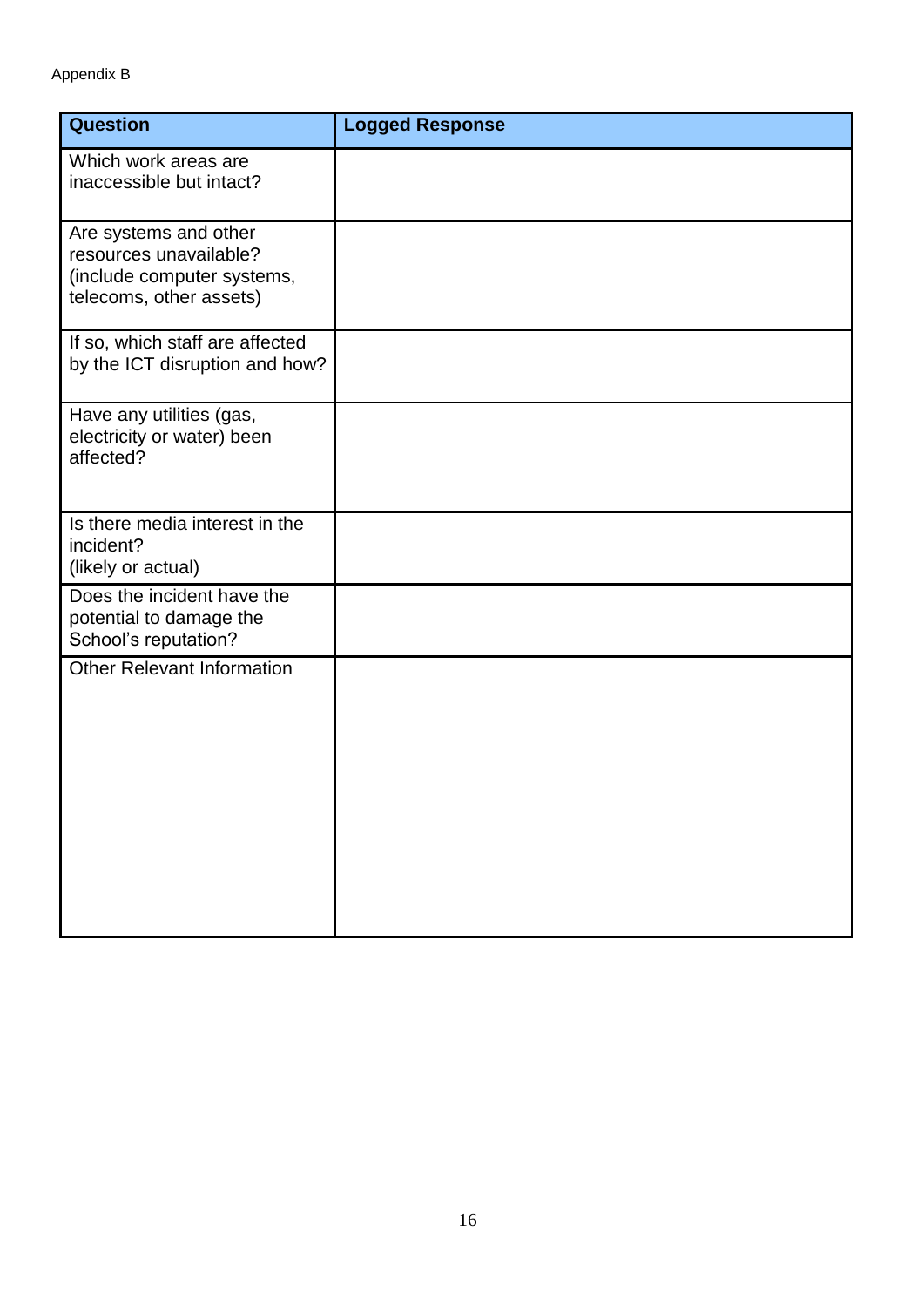Appendix C

| <b>Lost Property Form</b> |  |                 |  |
|---------------------------|--|-----------------|--|
| <b>Completed By</b>       |  | <b>Incident</b> |  |
| Date                      |  | <b>Time</b>     |  |

| No. | <b>Name</b> | <b>Status</b>                  | Details of possessions lost/left behind |                        |
|-----|-------------|--------------------------------|-----------------------------------------|------------------------|
|     |             | (e.g. staff, pupil<br>visitor) | What                                    | <b>Where left/lost</b> |
|     |             |                                |                                         |                        |
|     |             |                                |                                         |                        |
|     |             |                                |                                         |                        |
|     |             |                                |                                         |                        |
|     |             |                                |                                         |                        |
|     |             |                                |                                         |                        |
|     |             |                                |                                         |                        |
|     |             |                                |                                         |                        |
|     |             |                                |                                         |                        |
|     |             |                                |                                         |                        |
|     |             |                                |                                         |                        |
|     |             |                                |                                         |                        |
|     |             |                                |                                         |                        |
|     |             |                                |                                         |                        |
|     |             |                                |                                         |                        |
|     |             |                                |                                         |                        |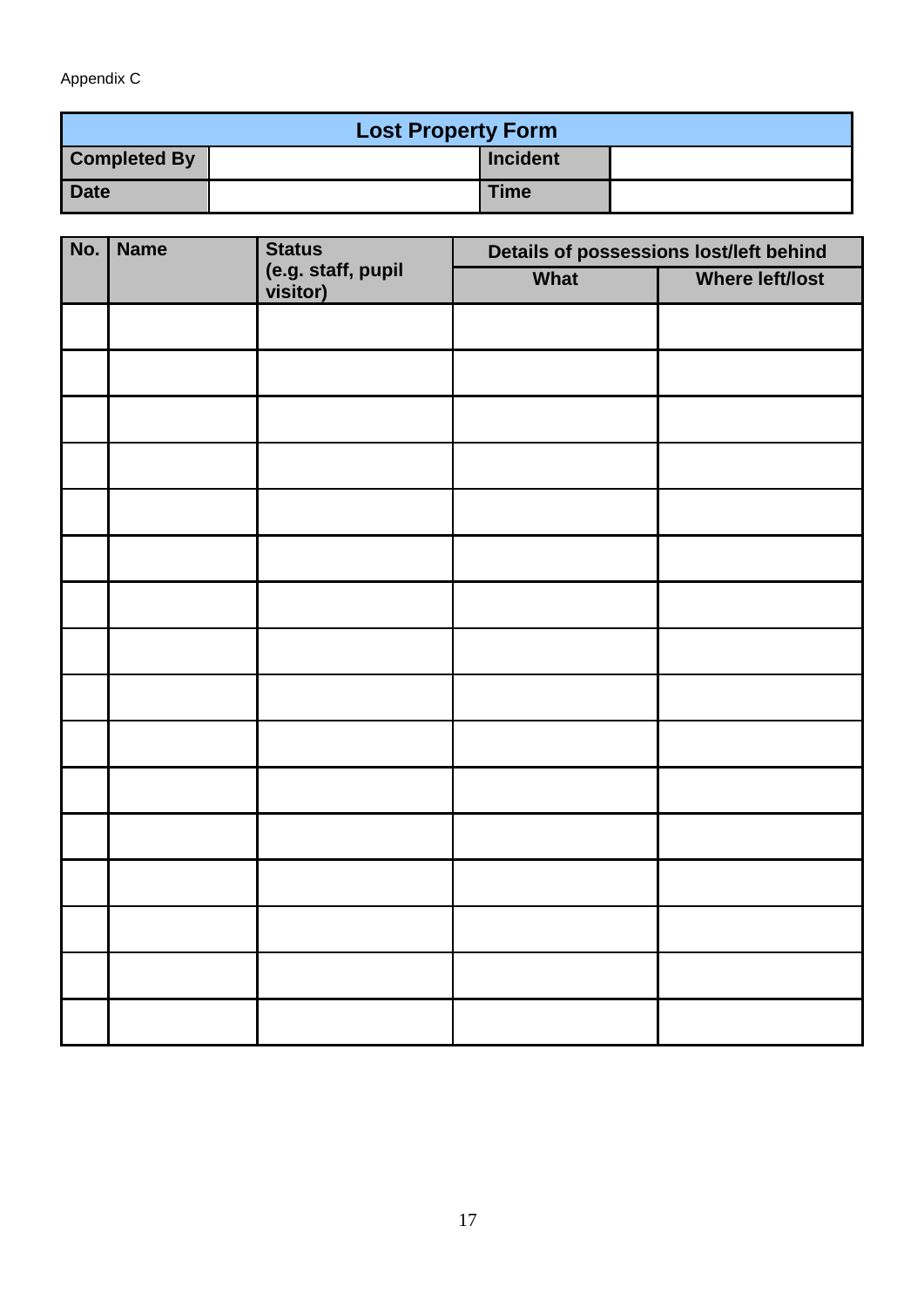#### Appendix D

| <b>Financial Expenditure Log</b> |  |                 |  |
|----------------------------------|--|-----------------|--|
| <b>Completed By</b>              |  | <b>Incident</b> |  |
| Date                             |  | <b>Time</b>     |  |

| <b>Expenditure Details</b><br>(what, for whom etc) | <b>Cost</b> | <b>Payment</b><br>Method | <b>Transaction made by</b> |
|----------------------------------------------------|-------------|--------------------------|----------------------------|
|                                                    |             |                          |                            |
|                                                    |             |                          |                            |
|                                                    |             |                          |                            |
|                                                    |             |                          |                            |
|                                                    |             |                          |                            |
|                                                    |             |                          |                            |
|                                                    |             |                          |                            |
|                                                    |             |                          |                            |
|                                                    |             |                          |                            |
|                                                    |             |                          |                            |
|                                                    |             |                          |                            |
|                                                    |             |                          |                            |
|                                                    |             |                          |                            |
|                                                    |             |                          |                            |
|                                                    |             |                          |                            |
|                                                    |             |                          |                            |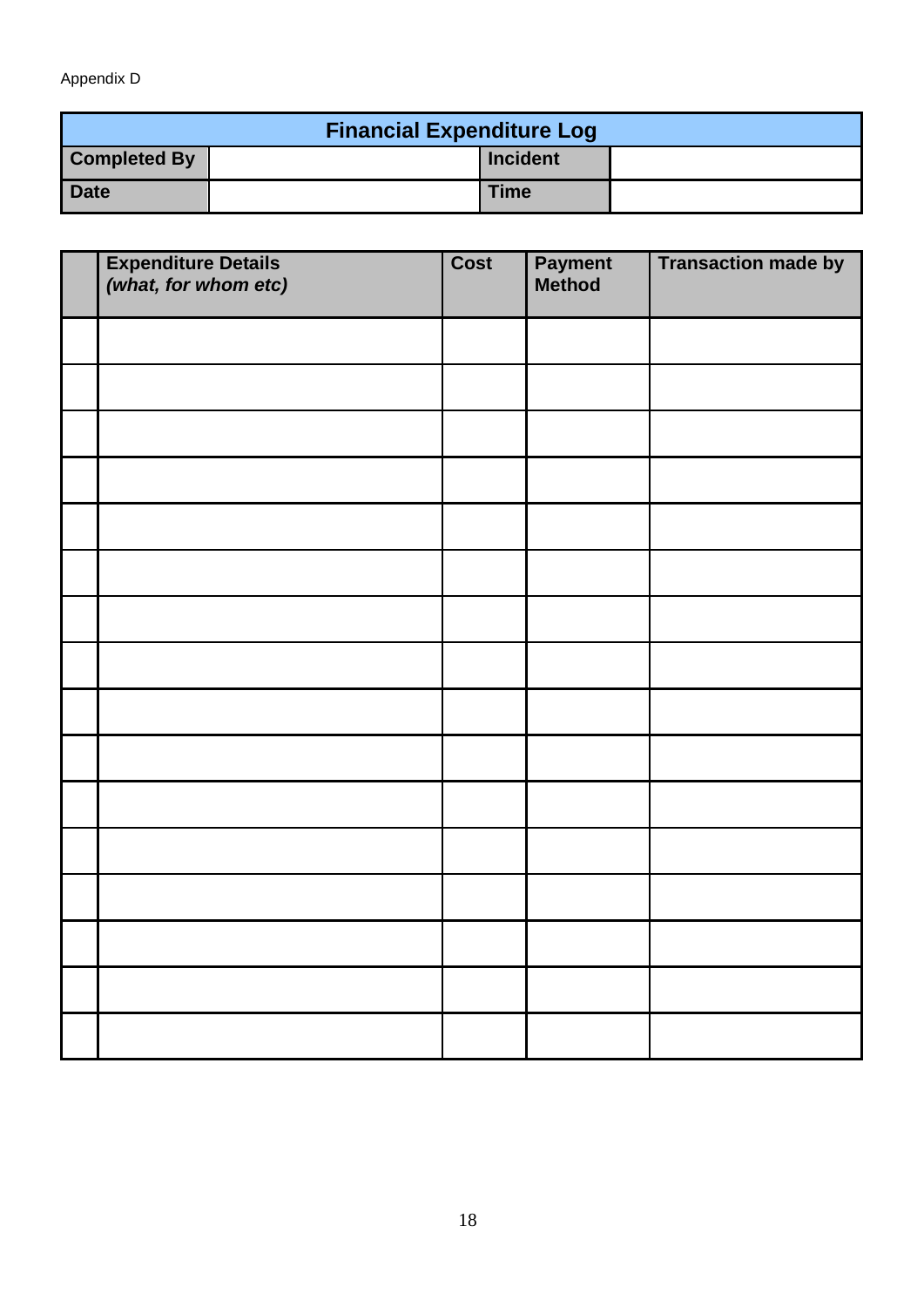# **CONTENTS OF EMERGENCY BOX/ GRAB BAG**

| <b>Section</b>                | <b>Details</b>                                                                                                                            |  |  |
|-------------------------------|-------------------------------------------------------------------------------------------------------------------------------------------|--|--|
| <b>Business Continuity</b>    | Business Continuity Plan (plus spare copies of forms in<br>Appendices)                                                                    |  |  |
| Organisational<br>Information | Staff Handbook (policies and procedures) – Including floor plan                                                                           |  |  |
|                               | School stationery                                                                                                                         |  |  |
|                               | Other key documents                                                                                                                       |  |  |
| <b>Financial Information</b>  | <b>Bank details</b>                                                                                                                       |  |  |
|                               | <b>Assets Register</b>                                                                                                                    |  |  |
| <b>Staff Information</b>      | Staff contact details                                                                                                                     |  |  |
|                               | Staff emergency contact details                                                                                                           |  |  |
| IT / Equipment                | Office telephone list                                                                                                                     |  |  |
| Information                   | Laptop with wireless connection                                                                                                           |  |  |
| Equipment and other<br>items  | <b>First Aid Kit</b>                                                                                                                      |  |  |
|                               | Pay-as-you-go mobile phone                                                                                                                |  |  |
|                               | Stationery including permanent markers, clipboards, pens,<br>blue-tack, pins, pencils and notebook paper                                  |  |  |
|                               | Contact details for transport providers                                                                                                   |  |  |
|                               | High visibility jacket                                                                                                                    |  |  |
|                               | <b>Safeguarding Measures</b>                                                                                                              |  |  |
|                               | Hazard Tape to make a separate section for school should<br>we be evacuated to a site with others who are not known<br>to be DBS checked. |  |  |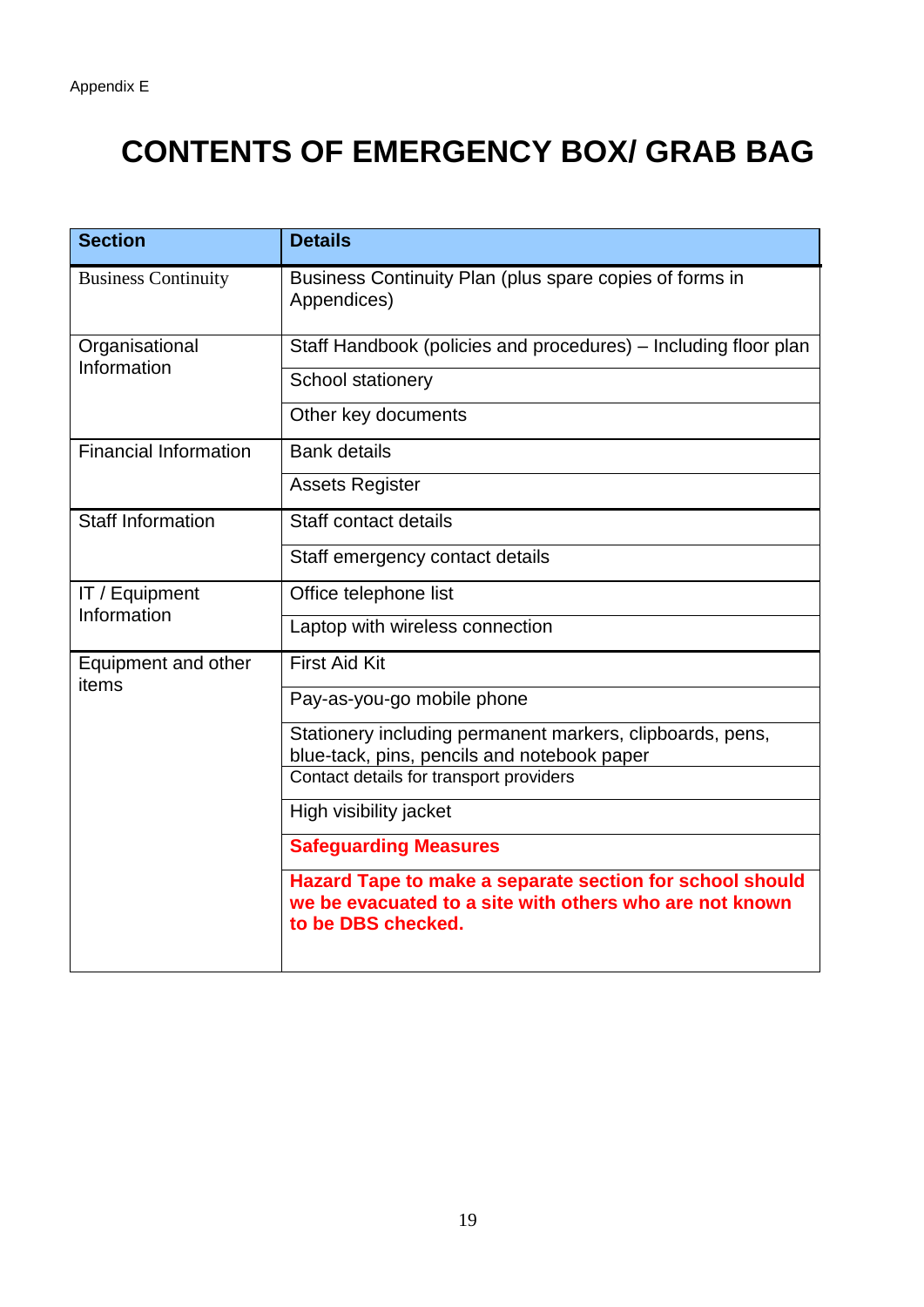## **IDENTIFYING, EVALUATING AND MANAGING RISKS**

#### **GUIDANCE FOR COMPLETING THE RISK MATRIX:**

| <b>LEGEND</b>                  |                    |  |
|--------------------------------|--------------------|--|
|                                | <b>Impact</b>      |  |
| P                              | <b>Probability</b> |  |
| $\mathbf{I} \times \mathbf{P}$ | <b>Risk Rating</b> |  |

To establish our risk rating, it is necessary to multiply the perceived consequence (or impact) of the risk (score 1 - 5) with the perceived likelihood (or probability) of that risk occurring (score 1-5). Please see tables below for guidance on risk rating scores.

| <b>Impact (or Consequence)</b> |                                                          |  |  |
|--------------------------------|----------------------------------------------------------|--|--|
| <b>Description</b>             | <b>Indicators</b>                                        |  |  |
| 5<br>(Major)                   | The risk has a <i>major</i> impact if realised           |  |  |
| (Significant)                  | The risk has a <b>significant</b> impact if<br>realised  |  |  |
| (Moderate)                     | The risk has a <b>moderate</b> impact if<br>realised     |  |  |
| 2<br>(Minor)                   | The risk has a <i>minor</i> impact if realised           |  |  |
| (No consequence)               | The risk has <b>no consequence</b> impact if<br>realised |  |  |

| <b>Probability (or Likelihood)</b> |                                       |  |  |  |
|------------------------------------|---------------------------------------|--|--|--|
| <b>Description</b>                 | <b>Indicators</b>                     |  |  |  |
| 5<br>(Very Likely)                 | The risk <i>will</i> emerge           |  |  |  |
| 4<br>(Likely)                      | The risk <b>should</b> emerge         |  |  |  |
| З<br>(Unlikely)                    | The risk <b>could</b> emerge          |  |  |  |
| 2<br>(Very Unlikely)               | The risk is <i>unlikely</i> to emerge |  |  |  |
| (Impossible)                       | The risk <i>will not</i> emerge       |  |  |  |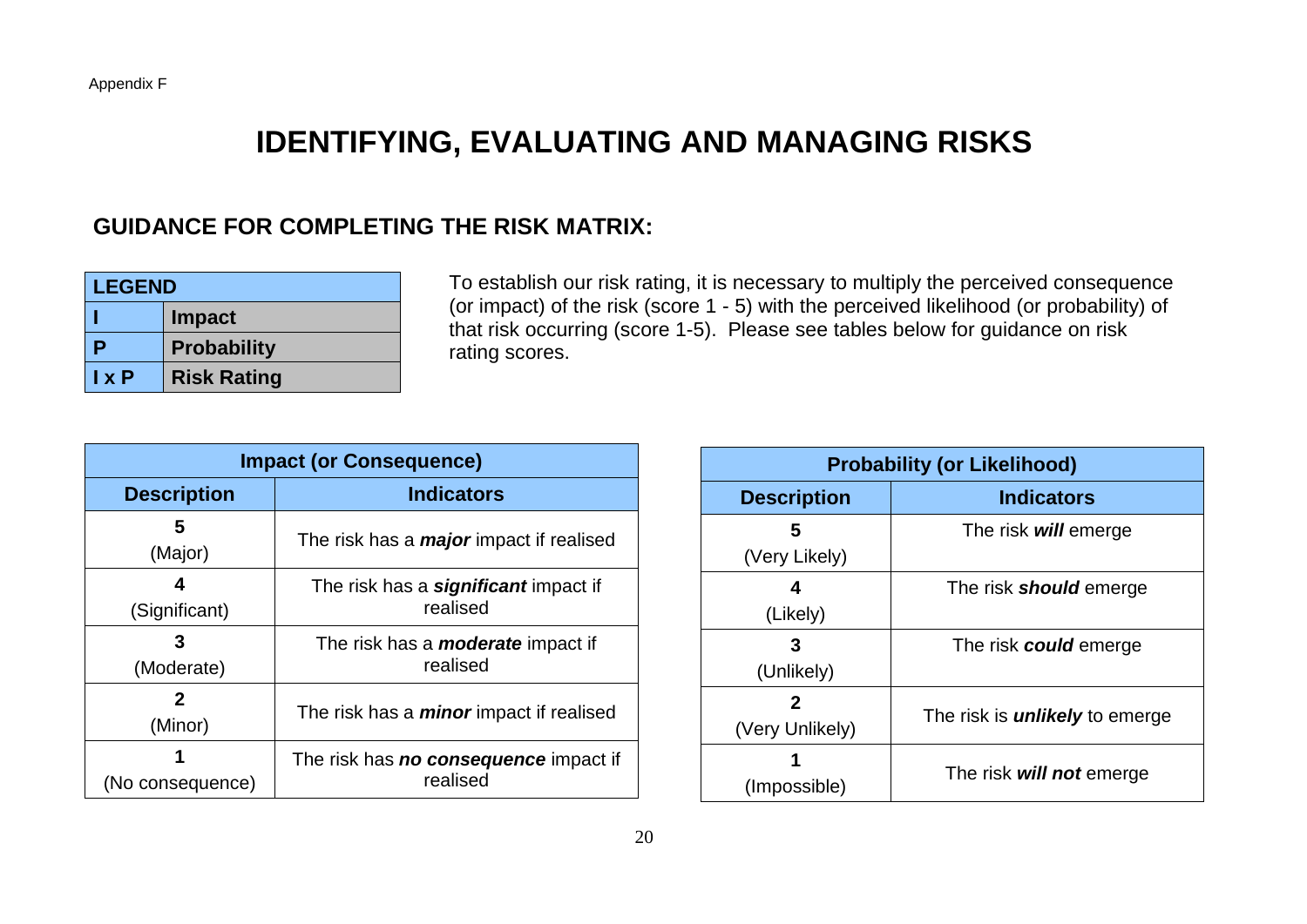Appendix F

| <b>Score</b> | <b>Risk Description</b> | <b>Action Required</b>                                                                          |
|--------------|-------------------------|-------------------------------------------------------------------------------------------------|
| 25           | <b>Extreme Risk</b>     | <b>EXECUTE:</b> Immediate escalation to Headteacher for risk control activities                 |
| $20 - 15$    | <b>High Risk</b>        | • Risk to be actively managed with appropriate risk control<br><b>activities</b>                |
| $12 - 6$     | <b>Medium Risk</b>      | • Take appropriate action to manage the risk                                                    |
| 5 and below  | <b>Low Risk</b>         | • Risk to be removed from register with monitoring activity to<br>assess changes in risk rating |

## *Example School Risk Assessment (partially complete)*

|    | <b>Risk Description</b>                                               |   | P | <b>Risk</b><br>Rating | <b>Risk Control(s)</b>                                                       | <b>Additional Controls</b><br><b>Required (if any)</b> | <b>Lead for Risk</b><br><b>Control</b><br><b>Activities</b> |
|----|-----------------------------------------------------------------------|---|---|-----------------------|------------------------------------------------------------------------------|--------------------------------------------------------|-------------------------------------------------------------|
| 1. | Pandemic or epidemic e.g.<br>influenza virus, meningitis              | 4 | 3 | 12 <sub>2</sub>       | Staff absenteeism policy<br>$\bullet$<br>Use of Supply Teachers<br>$\bullet$ |                                                        |                                                             |
| 2. | Severe weather events<br>e.g. high winds, snow,<br>heat wave, drought |   |   |                       |                                                                              |                                                        |                                                             |
| 3. | Power outage                                                          |   |   |                       |                                                                              |                                                        |                                                             |
| 4. | Utilities disruption e.g.<br>gas, electricity or water<br>supply      |   |   |                       |                                                                              |                                                        |                                                             |
| 5. | Telephony failure                                                     |   |   |                       |                                                                              |                                                        |                                                             |
| 6. | Fire affecting the School<br>premises                                 |   |   |                       |                                                                              |                                                        |                                                             |
| 7. | Widespread or localised<br>flooding                                   |   |   |                       |                                                                              |                                                        |                                                             |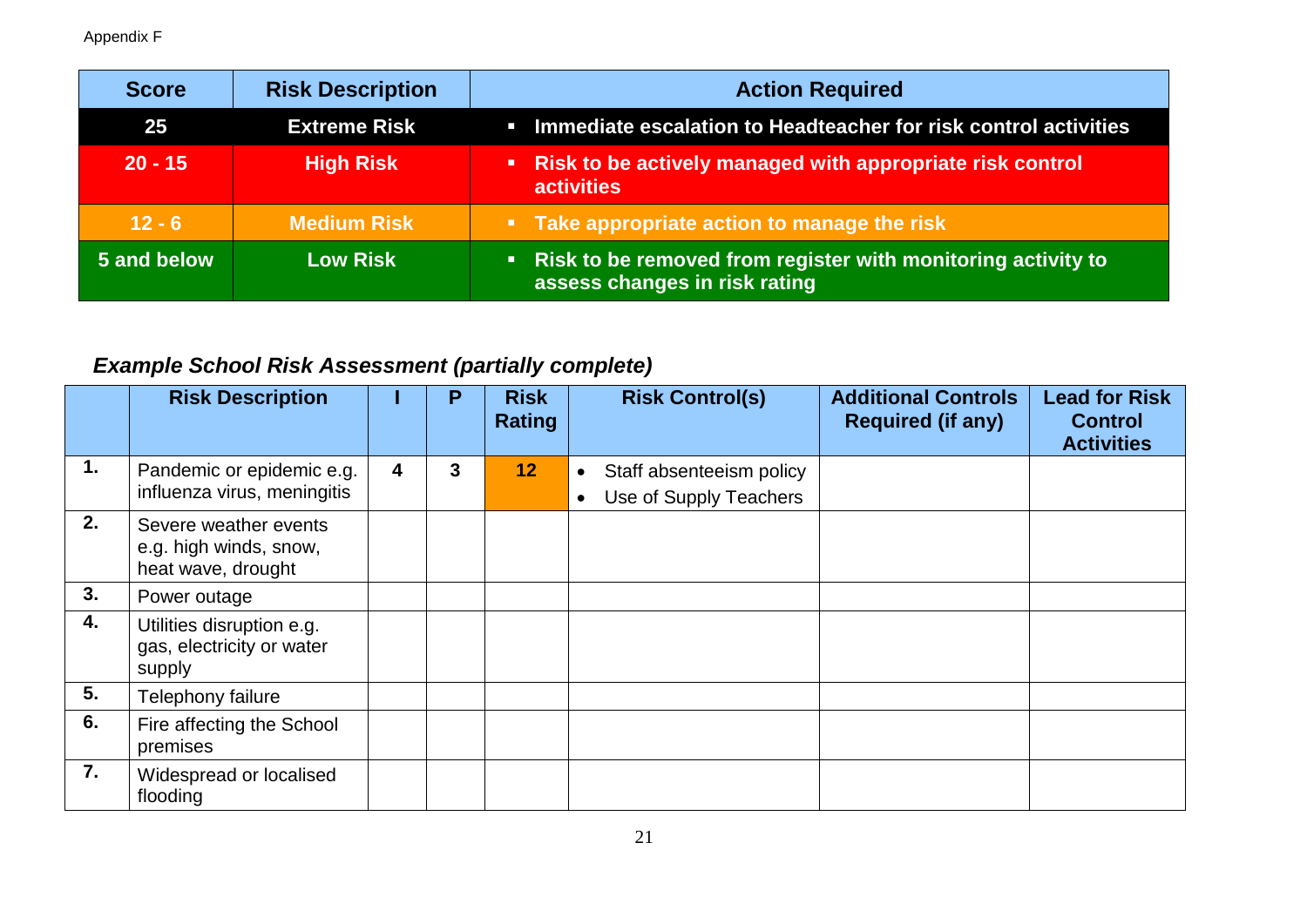|     | <b>Risk Description</b>                                | Р | <b>Risk</b><br><b>Rating</b> | <b>Risk Control(s)</b> | <b>Additional Controls</b><br><b>Required (if any)</b> | <b>Lead for Risk</b><br><b>Control</b><br><b>Activities</b> |
|-----|--------------------------------------------------------|---|------------------------------|------------------------|--------------------------------------------------------|-------------------------------------------------------------|
| 8.  | Mass staff absence e.g.<br>industrial strikes, illness |   |                              |                        |                                                        |                                                             |
| 9.  | <b>Transport disruption</b>                            |   |                              |                        |                                                        |                                                             |
| 10. | UXB on / near school<br>premises                       |   |                              |                        |                                                        |                                                             |
| 11. | Local hazards in the area                              |   |                              |                        |                                                        |                                                             |
| 12. |                                                        |   |                              |                        |                                                        |                                                             |
| 13. |                                                        |   |                              |                        |                                                        |                                                             |
| 14. |                                                        |   |                              |                        |                                                        |                                                             |
| 15. |                                                        |   |                              |                        |                                                        |                                                             |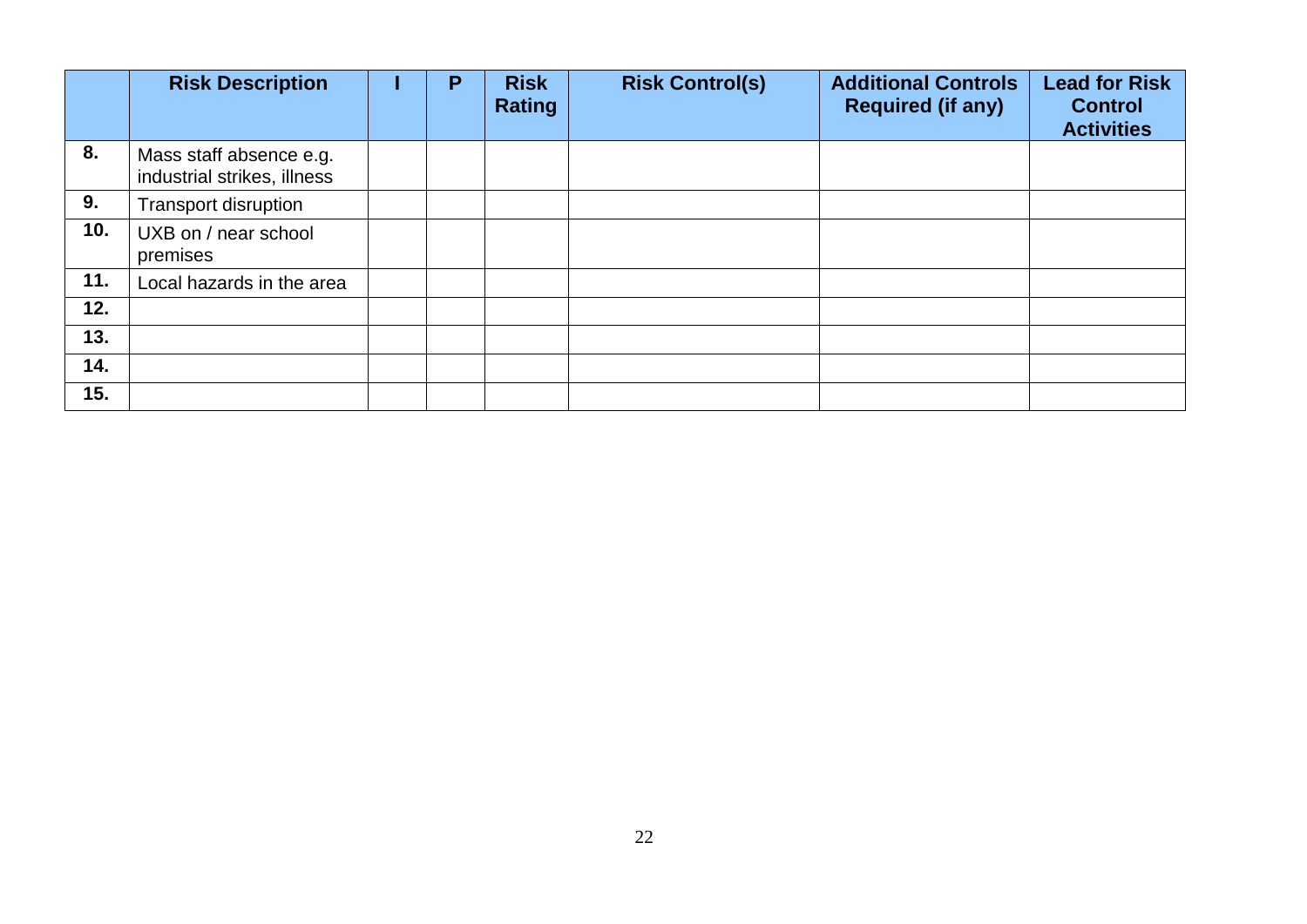# **Critical Incident Decision-Making Tool**

| <b>Information</b>                        | <b>Issues</b>                                                            | <b>Ideas</b>                                           | <b>Actions</b>                                                                                               |
|-------------------------------------------|--------------------------------------------------------------------------|--------------------------------------------------------|--------------------------------------------------------------------------------------------------------------|
| What do you know/what do you<br>not know? | What are the problem/issues<br>arising from that piece of<br>information | What are the ideas for solving<br>the issues/problems? | What are you going to do? What<br>are you not going to do? Who is<br>responsible? What are the<br>timelines? |
|                                           |                                                                          |                                                        |                                                                                                              |
|                                           |                                                                          |                                                        |                                                                                                              |
|                                           |                                                                          |                                                        |                                                                                                              |
|                                           |                                                                          |                                                        |                                                                                                              |
|                                           |                                                                          |                                                        |                                                                                                              |
|                                           |                                                                          |                                                        |                                                                                                              |
|                                           |                                                                          |                                                        |                                                                                                              |
|                                           |                                                                          |                                                        |                                                                                                              |
|                                           |                                                                          |                                                        |                                                                                                              |
|                                           |                                                                          |                                                        |                                                                                                              |
|                                           |                                                                          |                                                        |                                                                                                              |

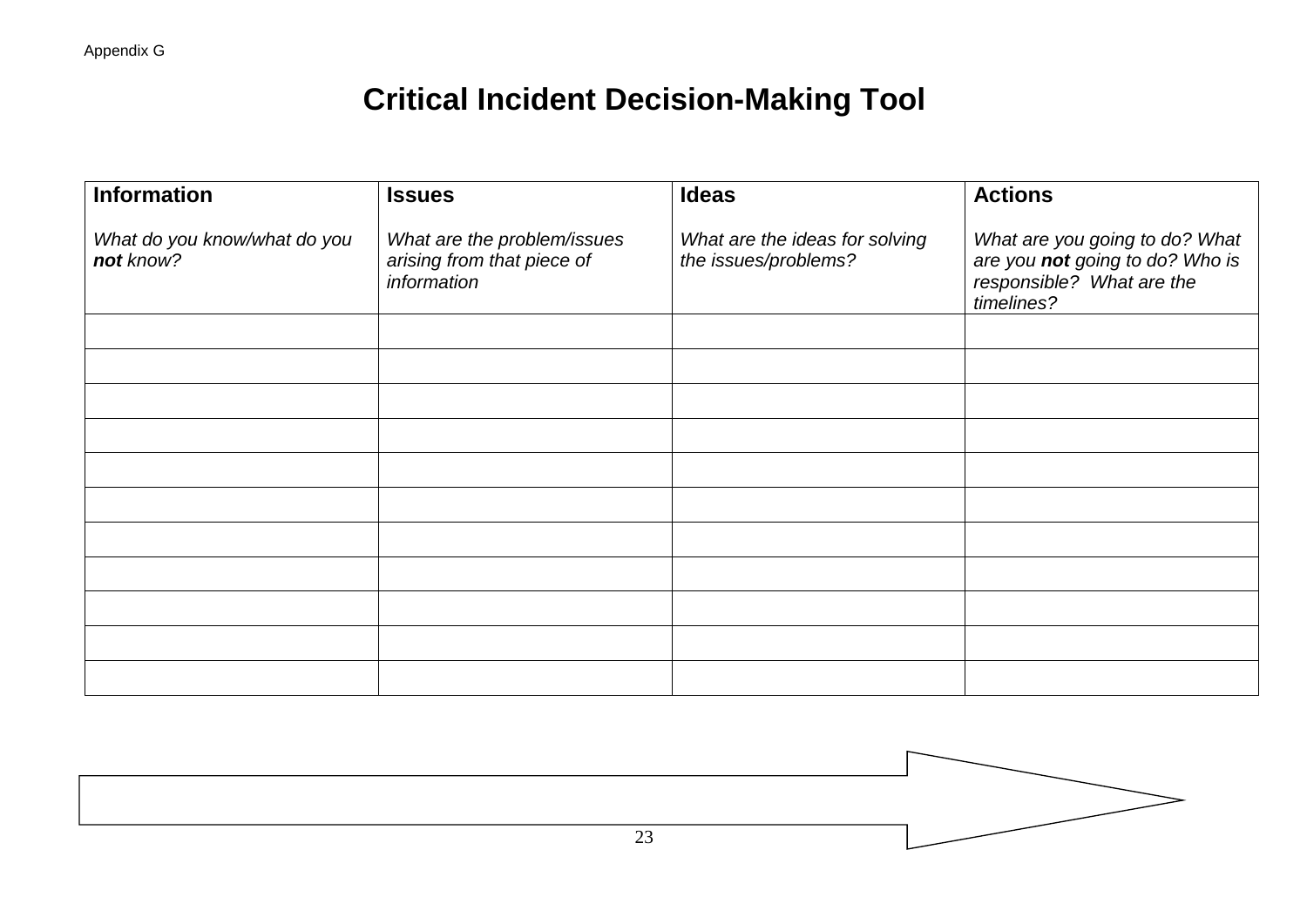## **Mount Pleasant School STAFF CONTACT LIST - Template**

| <b>Staff Type</b><br><b>Name</b> | Phone 1 | Phone 2 | <b>Mobile</b> |
|----------------------------------|---------|---------|---------------|
|                                  |         |         |               |
|                                  |         |         |               |
|                                  |         |         |               |
|                                  |         |         |               |
|                                  |         |         |               |
|                                  |         |         |               |
|                                  |         |         |               |
|                                  |         |         |               |
|                                  |         |         |               |
|                                  |         |         |               |
|                                  |         |         |               |
|                                  |         |         |               |
|                                  |         |         |               |
|                                  |         |         |               |
|                                  |         |         |               |
|                                  |         |         |               |
|                                  |         |         |               |
|                                  |         |         |               |
|                                  |         |         |               |
|                                  |         |         |               |
|                                  |         |         |               |
|                                  |         |         |               |
|                                  |         |         |               |
|                                  |         |         |               |
|                                  |         |         |               |
|                                  |         |         |               |
|                                  |         |         |               |
|                                  |         |         |               |
|                                  |         |         |               |
|                                  |         |         |               |
|                                  |         |         |               |
|                                  |         |         |               |
|                                  |         |         |               |
|                                  |         |         |               |
|                                  |         |         |               |
|                                  |         |         |               |
|                                  |         |         |               |
|                                  |         |         |               |
|                                  |         |         |               |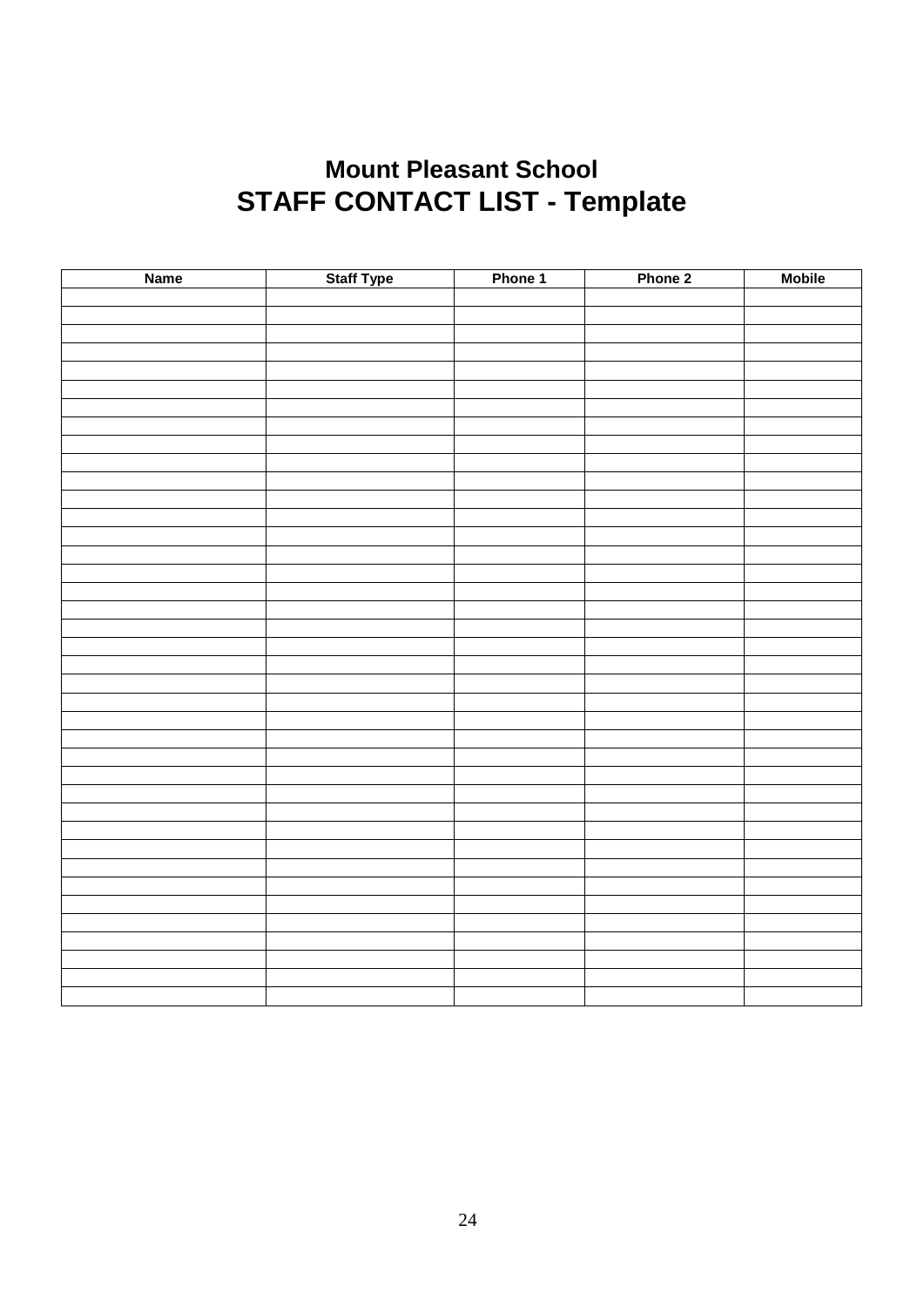# **KEY CONTACTS LIST**

| <b>CONTACT</b>                   | <b>TELEPHONE NUMBER</b>                      |
|----------------------------------|----------------------------------------------|
| <b>School Contacts</b>           |                                              |
| Headteacher                      | 94130 73191 / (+500) 73191 / 3191            |
| <b>School Business Manager</b>   | 94130 73191 / (+500) 73191 / 3191            |
| Chair of SGC (OC BSW)            | 94130 6426 / (+500) 76426 / MOB (+500) 54958 |
| <b>Key HQ DCYP Contacts</b>      |                                              |
| DCYP RoW Business Manager (EJSU, | 0032 477831                                  |
| SHAPE, BFPO 309)                 |                                              |
| <b>Garrison Contacts</b>         |                                              |
| <b>CO BSW</b>                    | 94130 6426 / (+500) 76426 / MOB (+500) 54958 |
| <b>Other Local Contacts</b>      |                                              |
| Police                           | 2222                                         |
| <b>Fire Services</b>             | 2222                                         |
| 12 FAC                           | 3035                                         |
| <b>BFBS Radio</b>                | 3003                                         |
| <b>Other Useful Contacts</b>     |                                              |
| МT                               | 6676                                         |
| <b>Medical Centre</b>            | 6334                                         |
| <b>Duty SNCO</b>                 | 3035                                         |